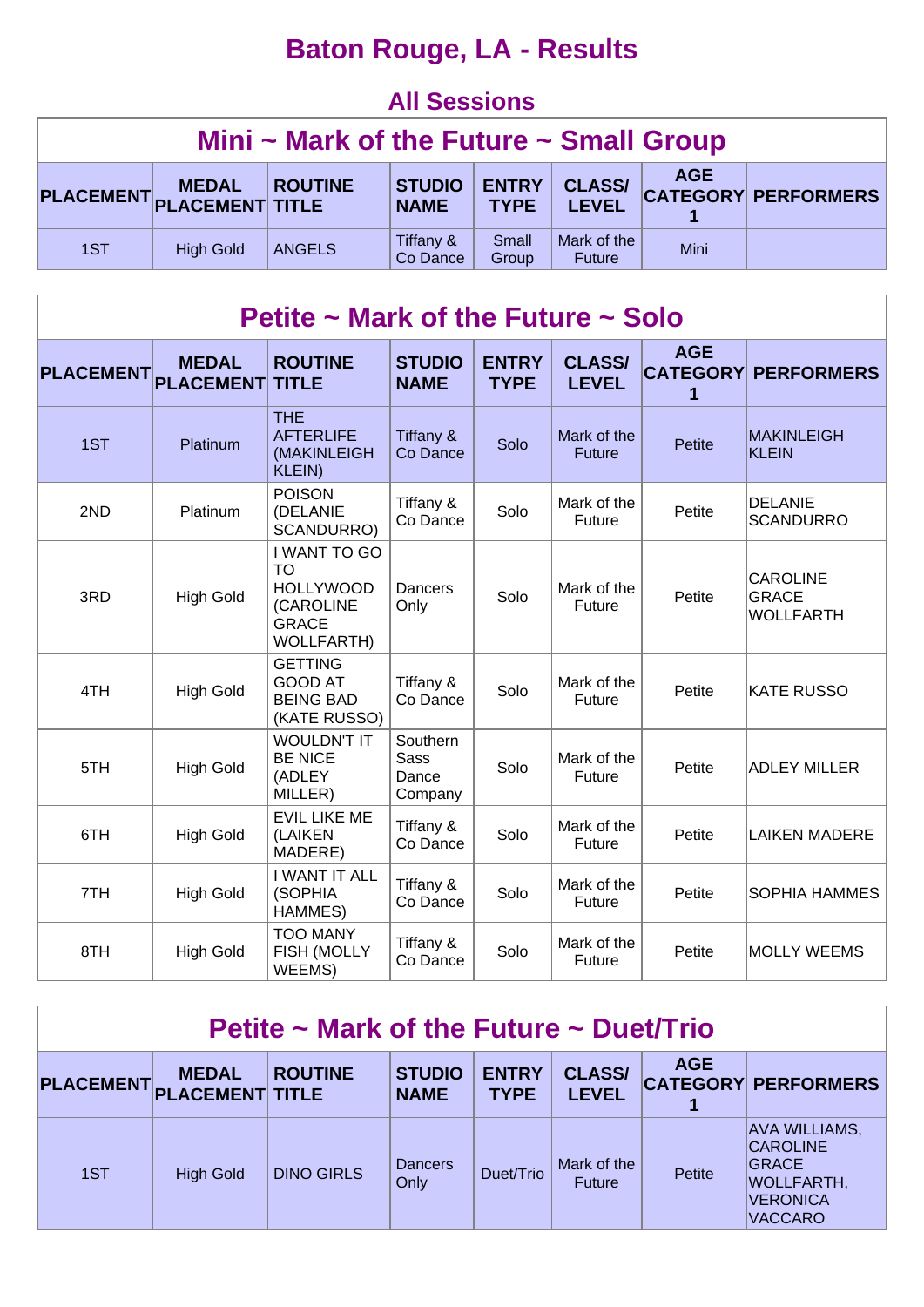| 2ND | <b>High Gold</b> | <b>FUNKY</b><br><b>MONKEY</b>   | Tiffany &<br>Co Dance               | Duet/Trio | Mark of the<br>Future        | Petite | LAIKEN MADERE,<br>MAKINLEIGH<br>KLEIN                                         |
|-----|------------------|---------------------------------|-------------------------------------|-----------|------------------------------|--------|-------------------------------------------------------------------------------|
| 3RD | <b>High Gold</b> | <b>GIRLS</b>                    | Tiffany &<br>Co Dance               | Duet/Trio | Mark of the<br><b>Future</b> | Petite | <b>DELANIE</b><br>SCANDURRO,<br><b>KATE RUSSO</b>                             |
| 4TH | <b>High Gold</b> | I WANNA BE A<br><b>ROCKETTE</b> | Velocity<br>Dance<br>Center,<br>LLC | Duet/Trio | Mark of the<br><b>Future</b> | Petite | AVERI PALMERI,<br><b>EMILY DEANO</b>                                          |
| 5TH | Gold             | <b>LEVITATING</b>               | Scott<br>Academy<br>of Dance        | Duet/Trio | Mark of the<br><b>Future</b> | Petite | <b>ADDISON BAHAM,</b><br><b>CHARLEY</b><br> CREDEUR,<br>ISABELLA<br>JERNIGAN  |
| 6TH | Gold             | <b>FABULOUS</b>                 | Dance<br>Impulse                    | Duet/Trio | Mark of the<br>Future        | Petite | <b>BAYLOR</b><br>WEDERSTRANDT,<br>IKARSTEN<br>DELATTE, KODI<br><b>DELATTE</b> |

# **Petite ~ Mark of the Future ~ Small Group**

| <b>PLACEMENT</b> | <b>MEDAL</b><br><b>PLACEMENT TITLE</b> | <b>ROUTINE</b>                   | <b>STUDIO</b><br><b>NAME</b>                  | <b>ENTRY</b><br><b>TYPE</b> | <b>CLASS/</b><br><b>LEVEL</b> | <b>AGE</b><br>1 | <b>CATEGORY PERFORMERS</b> |
|------------------|----------------------------------------|----------------------------------|-----------------------------------------------|-----------------------------|-------------------------------|-----------------|----------------------------|
| 1ST              | Platinum                               | <b>ABOUT THAT</b><br><b>WALK</b> | <b>DBK</b><br>Dance and<br>Performing<br>Arts | Small<br>Group              | Mark of the<br><b>Future</b>  | Petite          |                            |
| 2ND              | <b>High Gold</b>                       | <b>COLORS OF</b><br>THE RAINBOW  | Velocity<br>Dance<br>Center,<br><b>LLC</b>    | Small<br>Group              | Mark of the<br>Future         | Petite          |                            |
| 2ND              | <b>High Gold</b>                       | <b>TOOK THE</b><br><b>NIGHT</b>  | Tiffany &<br>Co Dance                         | Small<br>Group              | Mark of the<br>Future         | Petite          |                            |
| 3RD              | <b>High Gold</b>                       | <b>SPICE GIRLS</b>               | Southern<br>Sass<br>Dance<br>Company          | Small<br>Group              | Mark of the<br>Future         | Petite          |                            |

| Petite $\sim$ Mark of the Future $\sim$ Large Group |                                        |                                                     |                                               |                             |                               |            |                            |  |  |  |  |
|-----------------------------------------------------|----------------------------------------|-----------------------------------------------------|-----------------------------------------------|-----------------------------|-------------------------------|------------|----------------------------|--|--|--|--|
| <b>PLACEMENT</b>                                    | <b>MEDAL</b><br><b>PLACEMENT TITLE</b> | <b>ROUTINE</b>                                      | <b>STUDIO</b><br><b>NAME</b>                  | <b>ENTRY</b><br><b>TYPE</b> | <b>CLASS/</b><br><b>LEVEL</b> | <b>AGE</b> | <b>CATEGORY PERFORMERS</b> |  |  |  |  |
| 1ST                                                 | Platinum                               | <b>PRETTY</b><br><b>LITTLE ANGEL</b><br><b>EYES</b> | Dancers<br>Only                               | Large<br>Group              | Mark of the<br><b>Future</b>  | Petite     |                            |  |  |  |  |
| 2ND                                                 | <b>High Gold</b>                       | LITTLE<br><b>WOMEN</b>                              | Dancers<br>Only                               | Large<br>Group              | Mark of the<br>Future         | Petite     |                            |  |  |  |  |
| 3RD                                                 | <b>High Gold</b>                       | DO YOU LOVE<br>ME                                   | <b>DBK</b><br>Dance and<br>Performing<br>Arts | Large<br>Group              | Mark of the<br>Future         | Petite     |                            |  |  |  |  |
| 4TH                                                 | <b>High Gold</b>                       | <b>CHAPEL</b>                                       | Southern<br>Sass<br>Dance<br>Company          | Large<br>Group              | Mark of the<br>Future         | Petite     |                            |  |  |  |  |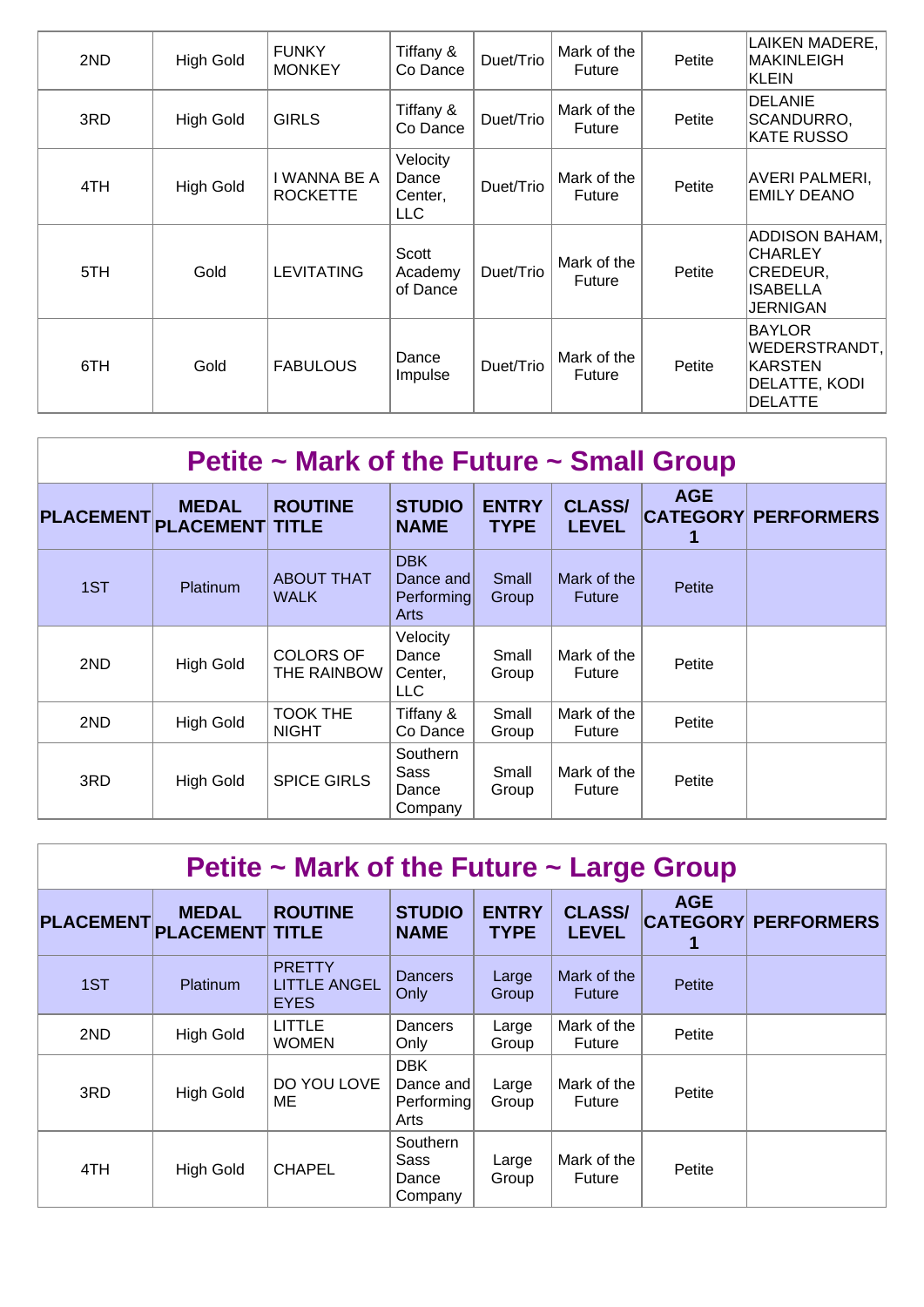| Petite ~ Intermediate ~ Solo |                                        |                                           |                                                      |                             |                               |            |                            |  |  |  |
|------------------------------|----------------------------------------|-------------------------------------------|------------------------------------------------------|-----------------------------|-------------------------------|------------|----------------------------|--|--|--|
| <b>PLACEMENT</b>             | <b>MEDAL</b><br><b>PLACEMENT TITLE</b> | <b>ROUTINE</b>                            | <b>STUDIO</b><br><b>NAME</b>                         | <b>ENTRY</b><br><b>TYPE</b> | <b>CLASS/</b><br><b>LEVEL</b> | <b>AGE</b> | <b>CATEGORY PERFORMERS</b> |  |  |  |
| 1ST                          | Platinum                               | <b>GRACE</b><br>(EMERY RING)              | <b>DBK</b><br>Dance and<br>Performing<br><b>Arts</b> | Solo                        | <b>Intermediate</b>           | Petite     | <b>EMERY RING</b>          |  |  |  |
| 2ND                          | <b>High Gold</b>                       | <b>ROCKET</b><br>(GABBY<br>KELLY)         | <b>RAVE</b><br>Performing<br>Arts<br>Company         | Solo                        | Intermediate                  | Petite     | <b>GABBY KELLY</b>         |  |  |  |
| 3RD                          | Gold                                   | <b>JUST SING</b><br>(ASHLYNN<br>DEARMOND) | <b>RAVE</b><br>Performing<br>Arts<br>Company         | Solo                        | Intermediate                  | Petite     | IASHLYNN<br>DEARMOND       |  |  |  |

| Petite ~ Intermediate ~ Duet/Trio |                                        |                               |                                              |                             |                               |               |                                                                                      |  |  |  |
|-----------------------------------|----------------------------------------|-------------------------------|----------------------------------------------|-----------------------------|-------------------------------|---------------|--------------------------------------------------------------------------------------|--|--|--|
| <b>PLACEMENT</b>                  | <b>MEDAL</b><br><b>PLACEMENT TITLE</b> | <b>ROUTINE</b>                | <b>STUDIO</b><br><b>NAME</b>                 | <b>ENTRY</b><br><b>TYPE</b> | <b>CLASS/</b><br><b>LEVEL</b> | <b>AGE</b>    | <b>CATEGORY PERFORMERS</b>                                                           |  |  |  |
| 1ST                               | Platinum                               | <b>TOTALLY RAD</b>            | Dancers<br>Only                              |                             | Duet/Trio Intermediate        | <b>Petite</b> | <b>CHARLIE RICE,</b><br><b>HARLOW</b><br>DEVELLE,<br><b>PRESLEY</b><br><b>BAGLEY</b> |  |  |  |
| 2ND                               | Platinum                               | <b>SHOW OFF</b>               | De<br>Frances<br>Academy<br>of Dance         | Duet/Trio                   | <b>Intermediate</b>           | Petite        | CARLIE HOLMES,<br><b>JAZI'RAE</b><br>JARRELL, SKYE<br><b>CANYON</b>                  |  |  |  |
| 3RD                               | <b>High Gold</b>                       | YOU'VE GOT A<br><b>FRIEND</b> | <b>RAVE</b><br>Performing<br>Arts<br>Company |                             | Duet/Trio Intermediate        | Petite        | ASHLYNN<br>DEARMOND,<br> COURTLYNN<br><b>IDEARMOND</b>                               |  |  |  |

| Petite ~ Intermediate ~ Small Group |                                        |                             |                                             |                             |                               |            |                            |  |  |  |  |
|-------------------------------------|----------------------------------------|-----------------------------|---------------------------------------------|-----------------------------|-------------------------------|------------|----------------------------|--|--|--|--|
| <b>PLACEMENT</b>                    | <b>MEDAL</b><br><b>PLACEMENT TITLE</b> | <b>ROUTINE</b>              | <b>STUDIO</b><br><b>NAME</b>                | <b>ENTRY</b><br><b>TYPE</b> | <b>CLASS/</b><br><b>LEVEL</b> | <b>AGE</b> | <b>CATEGORY PERFORMERS</b> |  |  |  |  |
| 1ST                                 | Platinum                               | <b>SEA CRUISE</b>           | <b>Dancers</b><br>Only                      | Small<br>Group              | Intermediate                  | Petite     |                            |  |  |  |  |
| 2ND                                 | Platinum                               | A MOTHER'S<br><b>PRAYER</b> | Phyllis guy<br>dance<br>center              | Small<br>Group              | Intermediate                  | Petite     |                            |  |  |  |  |
| 3RD                                 | <b>High Gold</b>                       | <b>CAR WASH</b>             | <b>Southern</b><br>Sass<br>Dance<br>Company | Small<br>Group              | Intermediate                  | Petite     |                            |  |  |  |  |
| 4TH                                 | <b>High Gold</b>                       | <b>RAINBOW</b>              | <b>Southern</b><br>Sass<br>Dance<br>Company | Small<br>Group              | Intermediate                  | Petite     |                            |  |  |  |  |
| 5TH                                 | <b>High Gold</b>                       | <b>SHAKE</b>                | Tiffany &<br>Co Dance                       | Small<br>Group              | Intermediate                  | Petite     |                            |  |  |  |  |

# **Petite ~ Intermediate ~ Large Group**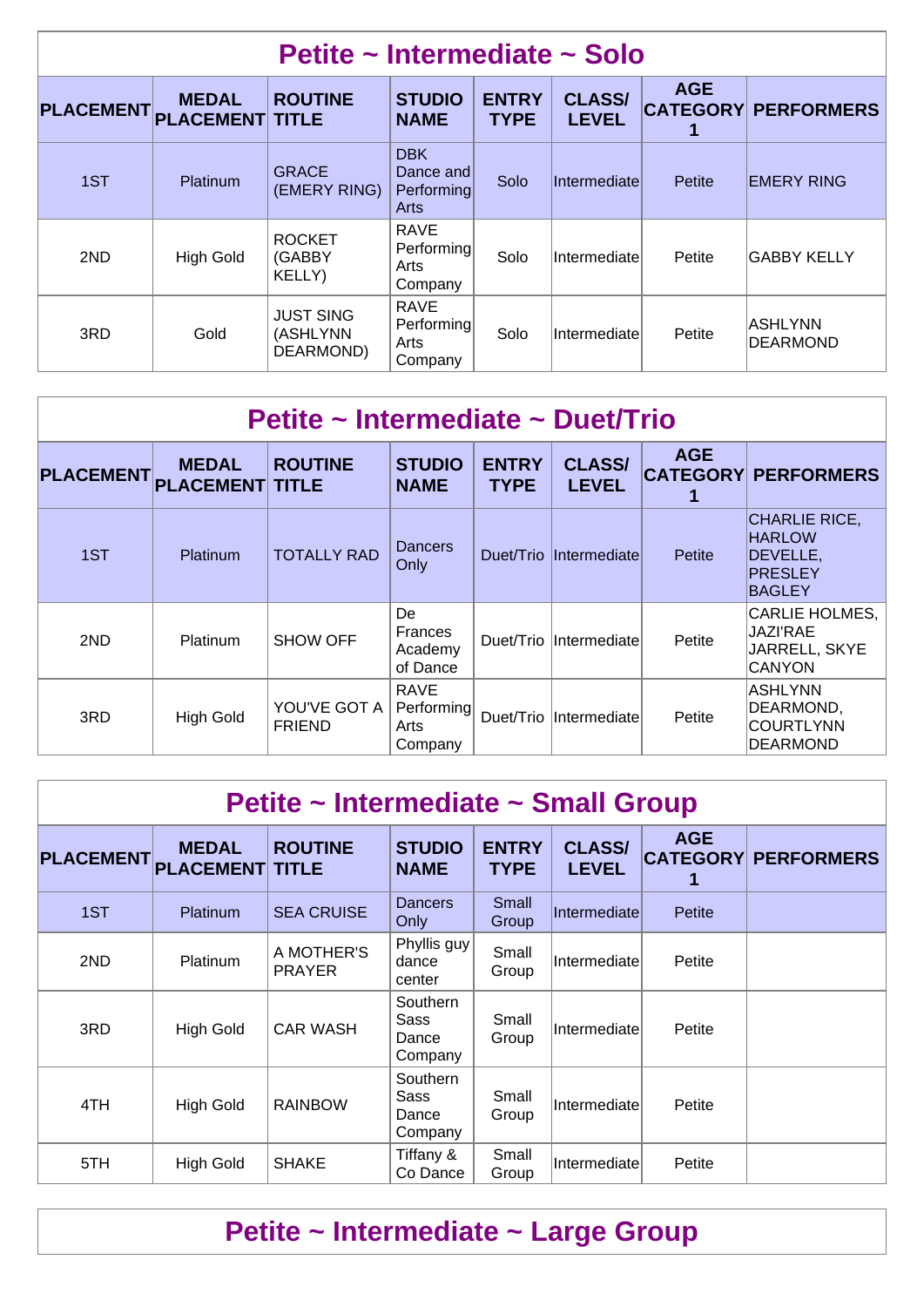| <b>PLACEMENT</b> | <b>MEDAL</b><br><b>PLACEMENT TITLE</b> | <b>ROUTINE</b>                    | <b>STUDIO</b><br><b>NAME</b>                 | <b>ENTRY</b><br><b>TYPE</b> | <b>CLASS/</b><br><b>LEVEL</b> | <b>AGE</b> | <b>CATEGORY PERFORMERS</b> |
|------------------|----------------------------------------|-----------------------------------|----------------------------------------------|-----------------------------|-------------------------------|------------|----------------------------|
| 1ST              | <b>High Gold</b>                       | <b>CHOCOLATTE</b>                 | Gerald<br>Dishman's<br>Academy<br>of Dance   | Large<br>Group              | Intermediate                  | Petite     |                            |
| 2ND              | <b>High Gold</b>                       | <b>HEY GOOD</b><br>LOOKIN'        | Gerald<br>Dishman's<br>Academy<br>of Dance   | Large<br>Group              | Intermediate                  | Petite     |                            |
| 2ND              | <b>High Gold</b>                       | <b>PURE</b><br><b>IMAGINATION</b> | Dancers<br>Only                              | Large<br>Group              | Intermediate                  | Petite     |                            |
| 3RD              | <b>High Gold</b>                       | THE TROLLY<br><b>SONG</b>         | <b>RAVE</b><br>Performing<br>Arts<br>Company | Large<br>Group              | Intermediate                  | Petite     |                            |

| Petite ~ Advanced ~ Large Group |              |                |                                |                             |                               |            |                            |  |  |  |
|---------------------------------|--------------|----------------|--------------------------------|-----------------------------|-------------------------------|------------|----------------------------|--|--|--|
| PLACEMENT PLACEMENT TITLE       | <b>MEDAL</b> | <b>ROUTINE</b> | <b>STUDIO</b><br><b>NAME</b>   | <b>ENTRY</b><br><b>TYPE</b> | <b>CLASS/</b><br><b>LEVEL</b> | <b>AGE</b> | <b>CATEGORY PERFORMERS</b> |  |  |  |
| 1ST                             | Platinum     | <b>VOGUE</b>   | Phyllis guy<br>dance<br>center | Large<br>Group              | Advanced                      | Petite     |                            |  |  |  |

| Junior $\sim$ Mark of the Future $\sim$ Solo |                                  |                                                           |                              |                             |                               |                               |                                     |  |  |  |
|----------------------------------------------|----------------------------------|-----------------------------------------------------------|------------------------------|-----------------------------|-------------------------------|-------------------------------|-------------------------------------|--|--|--|
| <b>PLACEMENT</b>                             | <b>MEDAL</b><br><b>PLACEMENT</b> | <b>ROUTINE</b><br><b>TITLE</b>                            | <b>STUDIO</b><br><b>NAME</b> | <b>ENTRY</b><br><b>TYPE</b> | <b>CLASS/</b><br><b>LEVEL</b> | <b>AGE</b><br><b>CATEGORY</b> | <b>PERFORMERS</b>                   |  |  |  |
| 1ST                                          | Platinum                         | <b>TINY VOICE</b><br>(MADELINE<br><b>JEANSONNE)</b>       | <b>Dancers</b><br>Only       | Solo                        | Mark of the<br><b>Future</b>  | Junior                        | <b>MADELINE</b><br><b>JEANSONNE</b> |  |  |  |
| 2ND                                          | Platinum                         | <b>LOOK AT ME</b><br><b>NOW</b><br>(CAROLINE<br>CRAWFORD) | Dancers<br>Only              | Solo                        | Mark of the<br><b>Future</b>  | Junior                        | <b>CAROLINE</b><br><b>CRAWFORD</b>  |  |  |  |
| 3RD                                          | <b>High Gold</b>                 | CREEP<br>(KAMBREE<br>DELATTE)                             | Dance<br>Impulse             | Solo                        | Mark of the<br>Future         | Junior                        | KAMBREE<br><b>DELATTE</b>           |  |  |  |
| 3RD                                          | <b>High Gold</b>                 | <b>C'EST</b><br><b>MAGNIFIQUE</b><br>(NOELLE<br>PATRIAS)  | Dancers<br>Only              | Solo                        | Mark of the<br><b>Future</b>  | Junior                        | <b>NOELLE PATRIAS</b>               |  |  |  |
| 4TH                                          | <b>High Gold</b>                 | <b>FIERCE</b><br>(AVERY<br><b>ANDREWS)</b>                | Dance<br>Impulse             | Solo                        | Mark of the<br>Future         | Junior                        | <b>AVERY</b><br><b>ANDREWS</b>      |  |  |  |
| 4TH                                          | <b>High Gold</b>                 | <b>GLAM</b><br>(JOSLYNN<br>RATCLIFF)                      | Dance<br>Impulse             | Solo                        | Mark of the<br>Future         | Junior                        | <b>JOSLYNN</b><br><b>RATCLIFF</b>   |  |  |  |

| Junior $\sim$ Mark of the Future $\sim$ Duet/Trio |                                           |                |                              |                             |                               |            |                                    |  |  |
|---------------------------------------------------|-------------------------------------------|----------------|------------------------------|-----------------------------|-------------------------------|------------|------------------------------------|--|--|
|                                                   | <b>MEDAL</b><br>PLACEMENT PLACEMENT TITLE | <b>ROUTINE</b> | <b>STUDIO</b><br><b>NAME</b> | <b>ENTRY</b><br><b>TYPE</b> | <b>CLASS/</b><br><b>LEVEL</b> | <b>AGE</b> | <b>CATEGORY PERFORMERS</b>         |  |  |
| 1ST                                               | <b>High Gold</b>                          | <b>DIAMOND</b> | Dance<br>Impulse             | Duet/Trio                   | Mark of the<br><b>Future</b>  | Junior     | <b>JOSLYNN</b><br><b>RATCLIFF,</b> |  |  |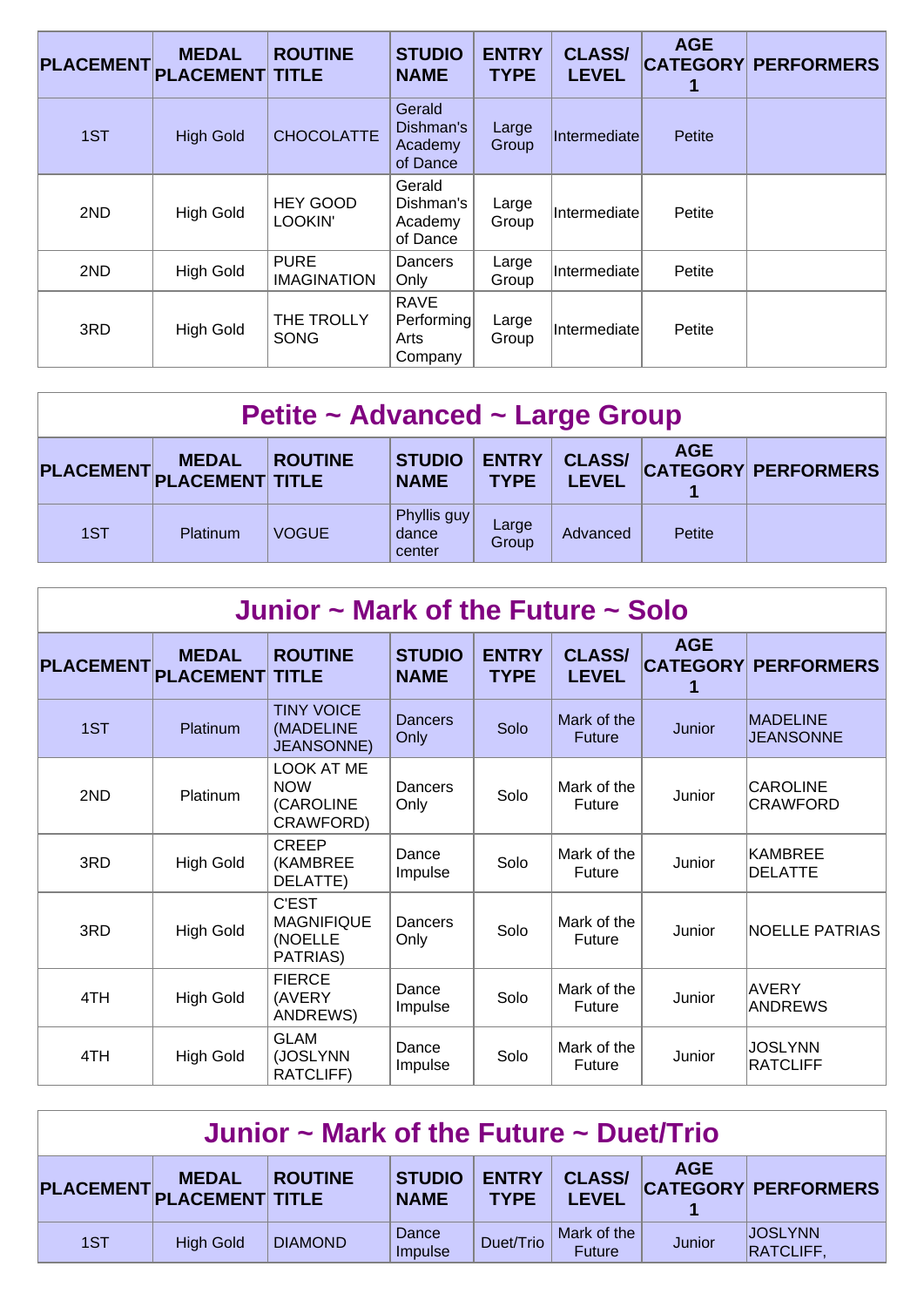|     |           |                                |                                            |           |                       |        | <b>KAMBREE</b><br><b>IDELATTE</b>                                    |
|-----|-----------|--------------------------------|--------------------------------------------|-----------|-----------------------|--------|----------------------------------------------------------------------|
| 2ND | High Gold | <b>SECRET</b><br><b>RECIPE</b> | Velocity<br>Dance<br>Center,<br><b>LLC</b> | Duet/Trio | Mark of the<br>Future | Junior | <b>AVA MACKLES,</b><br><b>REMI VOORHIES,</b><br><b>ZIAH GARRISON</b> |

| Junior $\sim$ Mark of the Future $\sim$ Small Group |                                           |                |                              |                             |                               |            |                            |  |  |
|-----------------------------------------------------|-------------------------------------------|----------------|------------------------------|-----------------------------|-------------------------------|------------|----------------------------|--|--|
|                                                     | <b>MEDAL</b><br>PLACEMENT PLACEMENT TITLE | <b>ROUTINE</b> | <b>STUDIO</b><br><b>NAME</b> | <b>ENTRY</b><br><b>TYPE</b> | <b>CLASS/</b><br><b>LEVEL</b> | <b>AGE</b> | <b>CATEGORY PERFORMERS</b> |  |  |
| 1ST                                                 | <b>High Gold</b>                          | <b>STRUT</b>   | Dance<br>Impulse             | Small<br>Group              | Mark of the<br><b>Future</b>  | Junior     |                            |  |  |

#### **Junior ~ Mark of the Future ~ Line**

| <b>PLACEMENT</b> | <b>MEDAL</b><br><b>PLACEMENT TITLE</b> | <b>ROUTINE</b>                       | <b>STUDIO</b><br><b>NAME</b>                  | <b>ENTRY</b><br><b>TYPE</b> | <b>CLASS/</b><br><b>LEVEL</b> | <b>AGE</b> | <b>CATEGORY PERFORMERS</b> |
|------------------|----------------------------------------|--------------------------------------|-----------------------------------------------|-----------------------------|-------------------------------|------------|----------------------------|
| 1ST              | <b>Platinum</b>                        | <b>STORYTIME</b>                     | <b>DBK</b><br>Dance and<br>Performing<br>Arts | Line                        | Mark of the<br><b>Future</b>  | Junior     |                            |
| 2ND              | Platinum                               | <b>IT'S A BARBIE</b><br><b>WORLD</b> | <b>DBK</b><br>Dance and<br>Performing<br>Arts | Line                        | Mark of the<br><b>Future</b>  | Junior     |                            |

| Junior ~ Intermediate ~ Solo |                                  |                                                                          |                                               |                             |                               |                                    |                                         |  |  |  |
|------------------------------|----------------------------------|--------------------------------------------------------------------------|-----------------------------------------------|-----------------------------|-------------------------------|------------------------------------|-----------------------------------------|--|--|--|
| <b>PLACEMENT</b>             | <b>MEDAL</b><br><b>PLACEMENT</b> | <b>ROUTINE</b><br><b>TITLE</b>                                           | <b>STUDIO</b><br><b>NAME</b>                  | <b>ENTRY</b><br><b>TYPE</b> | <b>CLASS/</b><br><b>LEVEL</b> | <b>AGE</b><br><b>CATEGORY</b><br>1 | <b>PERFORMERS</b>                       |  |  |  |
| 1ST                          | Platinum                         | <b>TO BUILD A</b><br><b>HOME (ELISE</b><br>PALM)                         | Tiffany &<br>Co Dance                         | Solo                        | Intermediate                  | <b>Junior</b>                      | <b>ELISE PALM</b>                       |  |  |  |
| 2ND                          | Platinum                         | <b>GOTTA GET</b><br><b>THROUGH</b><br>THIS (RILEY<br>DISHMAN)            | Gerald<br>Dishman's<br>Academy<br>of Dance    | Solo                        | Intermediate                  | Junior                             | <b>RILEY DISHMAN</b>                    |  |  |  |
| 2ND                          | Platinum                         | BABY, I'M A<br><b>STAR</b><br>(MAKAYLA<br>LECOUR)                        | Tiffany &<br>Co Dance                         | Solo                        | Intermediate                  | Junior                             | MAKAYLA<br><b>LECOUR</b>                |  |  |  |
| 3RD                          | Platinum                         | <b>BUSINESS OF</b><br>LOVE<br>(SAVANNA<br>HARRISON)                      | <b>DBK</b><br>Dance and<br>Performing<br>Arts | Solo                        | Intermediate                  | Junior                             | SAVANNA<br><b>HARRISON</b>              |  |  |  |
| 4TH                          | Platinum                         | <b>MINOR SWING</b><br>(PRESLEY<br>TRAHAN)                                | <b>RAVE</b><br>Performing<br>Arts<br>Company  | Solo                        | Intermediate                  | Junior                             | PRESLEY<br><b>TRAHAN</b>                |  |  |  |
| 5TH                          | Platinum                         | <b>SWEET</b><br><b>BLOSSOM</b><br>(HARMONI<br><b>DANIELS-</b><br>PIERCE) | Tiffany &<br>Co Dance                         | Solo                        | Intermediate                  | Junior                             | <b>HARMONI</b><br><b>DANIELS-PIERCE</b> |  |  |  |
| 6TH                          | Platinum                         | <b>BUENOS</b><br><b>AIRES (SARA</b>                                      | <b>RAVE</b><br>Performing                     | Solo                        | Intermediate                  | Junior                             | <b>SARA FRANCES</b><br><b>MCLIN</b>     |  |  |  |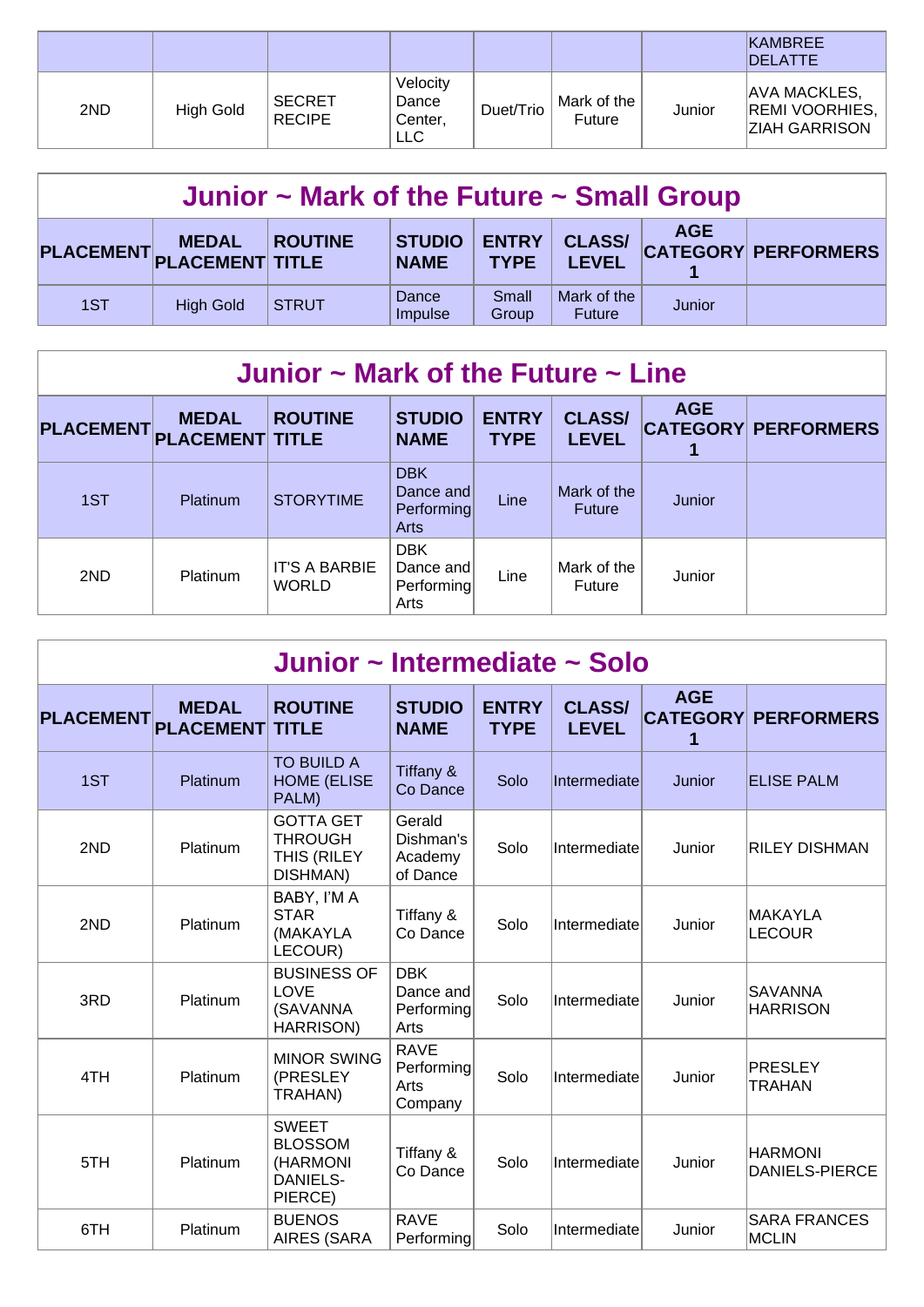|      |                  | <b>FRANCES</b><br>MCLIN)                               | Arts<br>Company                       |      |               |        |                                  |
|------|------------------|--------------------------------------------------------|---------------------------------------|------|---------------|--------|----------------------------------|
| 7TH  | <b>Platinum</b>  | <b>WARRIOR</b><br>(ELISE LAIZER)                       | Tiffany &<br>Co Dance                 | Solo | Intermediate  | Junior | <b>ELISE LAIZER</b>              |
| 8TH  | <b>High Gold</b> | <b>WORKING DAY</b><br>& NIGHT<br>(JAZI'RAE<br>JARRELL) | De.<br>Frances<br>Academy<br>of Dance | Solo | Intermediatel | Junior | <b>JAZI'RAE</b><br>JARRELL       |
| 8TH  | <b>High Gold</b> | KICK UP YOUR<br><b>HEELS</b><br>(ADDISON<br>FOSTER)    | Dancers<br>Only                       | Solo | Intermediate  | Junior | <b>ADDISON</b><br><b>FOSTER</b>  |
| 9TH  | <b>High Gold</b> | <b>LOST BOY</b><br>(ADDISON<br>HIGDON)                 | De<br>Frances<br>Academy<br>of Dance  | Solo | Intermediatel | Junior | <b>ADDISON</b><br><b>HIGDON</b>  |
| 10TH | <b>High Gold</b> | LIFE OF THE<br><b>PARTY</b><br>(CAROLINE<br>GAUDET)    | Tiffany &<br>Co Dance                 | Solo | Intermediate  | Junior | <b>CAROLINE</b><br><b>GAUDET</b> |

| Junior ~ Intermediate ~ Duet/Trio |                                  |                                      |                                               |                             |                               |            |                                                                        |  |  |  |
|-----------------------------------|----------------------------------|--------------------------------------|-----------------------------------------------|-----------------------------|-------------------------------|------------|------------------------------------------------------------------------|--|--|--|
| <b>PLACEMENT</b>                  | <b>MEDAL</b><br><b>PLACEMENT</b> | <b>ROUTINE</b><br><b>TITLE</b>       | <b>STUDIO</b><br><b>NAME</b>                  | <b>ENTRY</b><br><b>TYPE</b> | <b>CLASS/</b><br><b>LEVEL</b> | <b>AGE</b> | <b>CATEGORY PERFORMERS</b>                                             |  |  |  |
| 1ST                               | Platinum                         | <b>B.E.A.T.</b>                      | De<br><b>Frances</b><br>Academy<br>of Dance   |                             | Duet/Trio  Intermediate       | Junior     | <b>AVA WILLETT,</b><br><b>LORELEI CARTER</b>                           |  |  |  |
| 2ND                               | Platinum                         | I PUT A SPELL<br><b>ON YOU</b>       | <b>DBK</b><br>Dance and<br>Performing<br>Arts |                             | Duet/Trio Intermediate        | Junior     | <b>EMERY RING,</b><br>KATE MIXON,<br><b>SAVANNA</b><br><b>HARRISON</b> |  |  |  |
| 3RD                               | Platinum                         | <b>TIMELESS</b>                      | Velocity<br>Dance<br>Center,<br><b>LLC</b>    |                             | Duet/Trio  Intermediate       | Junior     | <b>CHEYENNE</b><br>LOCUE, TAYLA<br><b>RUSSELL</b>                      |  |  |  |
| 4TH                               | Platinum                         | <b>GYPSY</b>                         | Tiffany &<br>Co Dance                         |                             | Duet/Trio  Intermediate       | Junior     | <b>CAROLINE</b><br><b>GAUDET, ELISE</b><br>PALM, MAKAYLA<br>LECOUR     |  |  |  |
| 5TH                               | <b>High Gold</b>                 | <b>WE SHARE</b><br><b>EVERYTHING</b> | Dancers<br>Only                               |                             | Duet/Trio  Intermediate       | Junior     | AMELIA<br>LEBLANC,<br><b>ISABELLA</b><br><b>WIMBERLY</b>               |  |  |  |
| 6TH                               | <b>High Gold</b>                 | <b>GET IT GIRL,</b><br>YOU GO!       | Dancers<br>Only                               |                             | Duet/Trio Intermediate        | Junior     | DAPHNE DYLE,<br>LIBBY ROBLES,<br>SOPHIA ORGANO                         |  |  |  |
| 7TH                               | <b>High Gold</b>                 | <b>RUNWAY</b>                        | Southern<br><b>Sass</b><br>Dance<br>Company   |                             | Duet/Trio  Intermediate       | Junior     | ANSLEY<br>JENKINS,<br><b>JULIANNA CREEL</b>                            |  |  |  |
| 8TH                               | <b>High Gold</b>                 | <b>BUGLE BOY</b>                     | Tiffany &<br>Co Dance                         |                             | Duet/Trio Intermediate        | Junior     | ELISE LAIZER,<br><b>HARMONI</b><br>DANIELS-PIERCE                      |  |  |  |
| 9TH                               | <b>High Gold</b>                 | <b>SWINGIN' THE</b><br>40'S          | Velocity<br>Dance<br>Center,<br><b>LLC</b>    |                             | Duet/Trio  Intermediate       | Junior     | MACKENZIE<br>WIEBER, MARLEI<br>MCCLOSKEY                               |  |  |  |
| 10TH                              | <b>High Gold</b>                 | <b>JOYFUL</b>                        | Scott<br>Academy<br>of Dance                  |                             | Duet/Trio  Intermediate       | Junior     | CHLOE'<br>BROUSSARD,                                                   |  |  |  |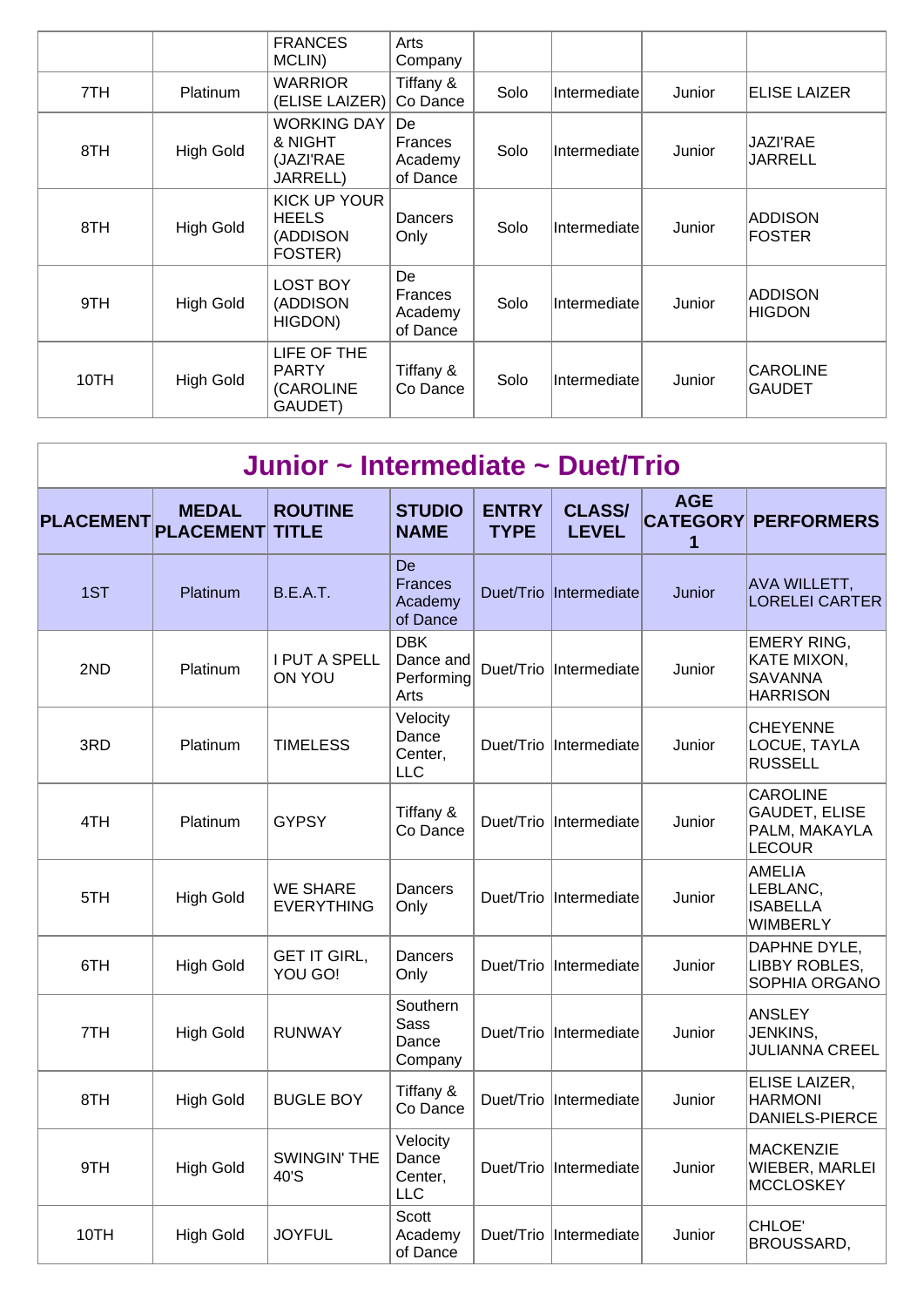|  | Junior ~ Intermediate ~ Small Group |  |  |
|--|-------------------------------------|--|--|
|--|-------------------------------------|--|--|

| <b>PLACEMENT</b> | <b>MEDAL</b><br><b>PLACEMENT</b> | <b>ROUTINE</b><br><b>TITLE</b>                    | <b>STUDIO</b><br><b>NAME</b>                  | <b>ENTRY</b><br><b>TYPE</b> | <b>CLASS/</b><br><b>LEVEL</b> | <b>AGE</b><br><b>CATEGORY</b><br>1 | <b>PERFORMERS</b> |
|------------------|----------------------------------|---------------------------------------------------|-----------------------------------------------|-----------------------------|-------------------------------|------------------------------------|-------------------|
| 1ST              | Platinum                         | <b>PRETTY</b><br><b>LITTLE</b><br><b>VAMPIRES</b> | <b>Dancers</b><br>Only                        | Small<br>Group              | Intermediate                  | Junior                             |                   |
| 2ND              | Platinum                         | <b>WOMAN</b>                                      | Gerald<br>Dishman's<br>Academy<br>of Dance    | Small<br>Group              | Intermediate                  | Junior                             |                   |
| 3RD              | Platinum                         | <b>GLITTER</b><br><b>SHOES</b>                    | De<br>Frances<br>Academy<br>of Dance          | Small<br>Group              | Intermediate                  | Junior                             |                   |
| 4TH              | Platinum                         | <b>KINDNESS</b>                                   | <b>DBK</b><br>Dance and<br>Performing<br>Arts | Small<br>Group              | Intermediate                  | Junior                             |                   |
| 5TH              | Platinum                         | <b>COOTIES</b>                                    | De<br>Frances<br>Academy<br>of Dance          | Small<br>Group              | Intermediate                  | Junior                             |                   |
| 6TH              | <b>High Gold</b>                 | <b>CIRQUE DU</b><br><b>LORIINI</b>                | Velocity<br>Dance<br>Center,<br><b>LLC</b>    | Small<br>Group              | Intermediate                  | Junior                             |                   |
| 7TH              | <b>High Gold</b>                 | <b>GOOD GIRL</b>                                  | Tiffany &<br>Co Dance                         | Small<br>Group              | Intermediate                  | Junior                             |                   |
| 8TH              | <b>High Gold</b>                 | <b>CLAP CLAP</b>                                  | Southern<br><b>Sass</b><br>Dance<br>Company   | Small<br>Group              | Intermediate                  | Junior                             |                   |
| 9TH              | <b>High Gold</b>                 | <b>MEETING IN</b><br>THE LADIES<br><b>ROOM</b>    | Tiffany &<br>Co Dance                         | Small<br>Group              | Intermediate                  | Junior                             |                   |
| 10TH             | <b>High Gold</b>                 | 99 RED<br><b>BALLOONS</b>                         | Southern<br><b>Sass</b><br>Dance<br>Company   | Small<br>Group              | Intermediate                  | Junior                             |                   |

# **Junior ~ Intermediate ~ Large Group**

| <b>PLACEMENT</b> | <b>MEDAL</b><br><b>PLACEMENT TITLE</b> | <b>ROUTINE</b>                          | <b>STUDIO</b><br><b>NAME</b>               | <b>ENTRY</b><br><b>TYPE</b> | <b>CLASS/</b><br><b>LEVEL</b> | <b>AGE</b> | <b>CATEGORY PERFORMERS</b> |
|------------------|----------------------------------------|-----------------------------------------|--------------------------------------------|-----------------------------|-------------------------------|------------|----------------------------|
| 1ST              | Platinum                               | <b>CRUSIN' FOR A</b><br><b>BRUISIN'</b> | Gerald<br>Dishman's<br>Academy<br>of Dance | Large<br>Group              | <b>Intermediate</b>           | Junior     |                            |
| 2ND              | <b>Platinum</b>                        | <b>THINK</b>                            | De<br>Frances<br>Academy<br>of Dance       | Large<br>Group              | Intermediate                  | Junior     |                            |
| 3RD              | Platinum                               | <b>SOUL MAN</b>                         | Gerald<br>Dishman's<br>Academy<br>of Dance | Large<br>Group              | Intermediate                  | Junior     |                            |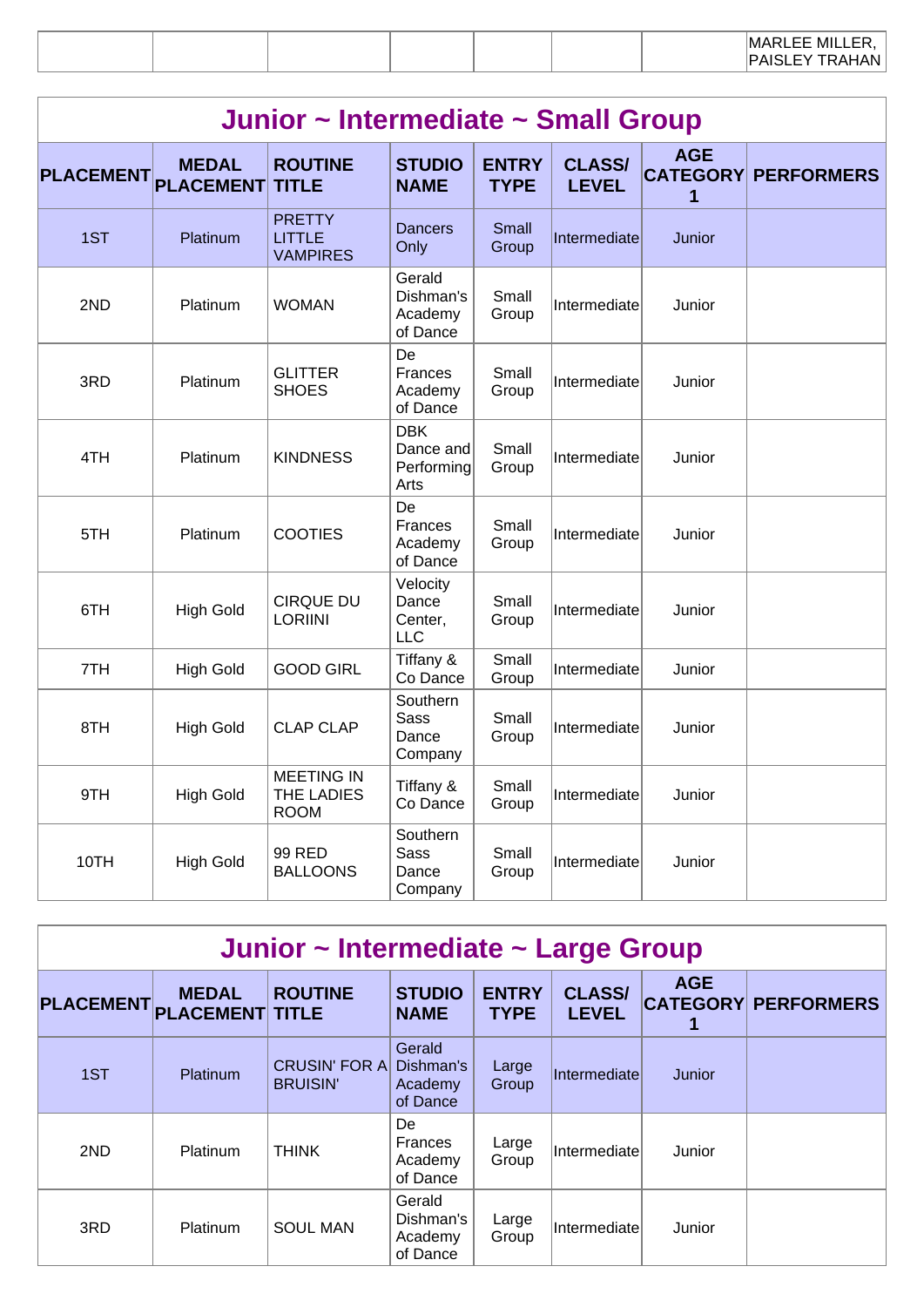| 4TH | Platinum         | <b>ORDINARY</b><br><b>WORLD</b>     | De<br><b>Frances</b><br>Academy<br>of Dance  | Large<br>Group | Intermediate | Junior |  |
|-----|------------------|-------------------------------------|----------------------------------------------|----------------|--------------|--------|--|
| 4TH | Platinum         | <b>BIRTHDAY MIX</b>                 | De<br>Frances<br>Academy<br>of Dance         | Large<br>Group | Intermediate | Junior |  |
| 5TH | <b>High Gold</b> | A NIGHT IN<br><b>TOKYO</b>          | De<br><b>Frances</b><br>Academy<br>of Dance  | Large<br>Group | Intermediate | Junior |  |
| 6TH | <b>High Gold</b> | <b>THE</b><br><b>EXPERIMENT</b>     | Dancers<br>Only                              | Large<br>Group | Intermediate | Junior |  |
| 7TH | <b>High Gold</b> | <b>THINK</b>                        | Dancers<br>Only                              | Large<br>Group | Intermediate | Junior |  |
| 8TH | <b>High Gold</b> | <b>WHERE'S THE</b><br><b>LOVE</b>   | <b>RAVE</b><br>Performing<br>Arts<br>Company | Large<br>Group | Intermediate | Junior |  |
| 9TH | <b>High Gold</b> | <b>BACK TO THE</b><br><b>FUTURE</b> | Southern<br>Sass<br>Dance<br>Company         | Large<br>Group | Intermediate | Junior |  |

#### **Junior ~ Intermediate ~ Production/Extended**

| <b>PLACEMENT</b> | <b>MEDAL</b><br><b>PLACEMENT TITLE</b> | <b>ROUTINE</b> | <b>STUDIO</b><br><b>NAME</b>                | <b>ENTRY</b><br><b>TYPE</b> | <b>CLASS/</b><br><b>LEVEL</b>     | <b>AGE</b> | <b>CATEGORY PERFORMERS</b> |
|------------------|----------------------------------------|----------------|---------------------------------------------|-----------------------------|-----------------------------------|------------|----------------------------|
| 2 <sub>ND</sub>  | Platinum                               | UNSTOPPABLE    | De<br><b>Frances</b><br>Academy<br>of Dance |                             | Production Intermediate           | Junior     |                            |
| 3RD              | Platinum                               | SOULED OUT     | <b>DBK</b><br>Performing<br>Arts            |                             | Dance and Production Intermediate | Junior     |                            |

| <b>PLACEMENT</b> | <b>MEDAL</b><br><b>PLACEMENT TITLE</b> | <b>ROUTINE</b>                | <b>STUDIO</b><br><b>NAME</b>         | <b>ENTRY</b><br><b>TYPE</b>    | <b>CLASS/</b><br><b>LEVEL</b>   | <b>AGE</b> | <b>CATEGORY PERFORMERS</b> |
|------------------|----------------------------------------|-------------------------------|--------------------------------------|--------------------------------|---------------------------------|------------|----------------------------|
| 1ST              | Xtreme<br>Platinum                     | <b>STAYIN' ALIVE</b>          | <b>Dancers</b><br>Only               | $ $ Production $ $<br>Extended | Intermediate                    | Junior     |                            |
| 4TH              | <b>High Gold</b>                       | <b>PRISON</b><br><b>BREAK</b> | Southern<br>Sass<br>Dance<br>Company | Extended                       | $ $ Production $ $ Intermediate | Junior     |                            |

| Junior $\sim$ Advanced $\sim$ Solo |                                        |                                     |                                |                             |                               |            |                            |  |  |  |  |
|------------------------------------|----------------------------------------|-------------------------------------|--------------------------------|-----------------------------|-------------------------------|------------|----------------------------|--|--|--|--|
| <b>PLACEMENT</b>                   | <b>MEDAL</b><br><b>PLACEMENT TITLE</b> | <b>ROUTINE</b>                      | <b>STUDIO</b><br><b>NAME</b>   | <b>ENTRY</b><br><b>TYPE</b> | <b>CLASS/</b><br><b>LEVEL</b> | <b>AGE</b> | <b>CATEGORY PERFORMERS</b> |  |  |  |  |
| 1ST                                | Platinum                               | <b>TOMORROW</b><br>(ADDIE KERN)     | Phyllis guy<br>dance<br>center | Solo                        | Advanced                      | Junior     | <b>ADDIE KERN</b>          |  |  |  |  |
| 2ND                                | <b>Platinum</b>                        | I'M AVAILABLE<br>(CARLEY<br>TAYLOR) | Phyllis guy<br>dance<br>center | Solo                        | Advanced                      | Junior     | CARLEY TAYLOR              |  |  |  |  |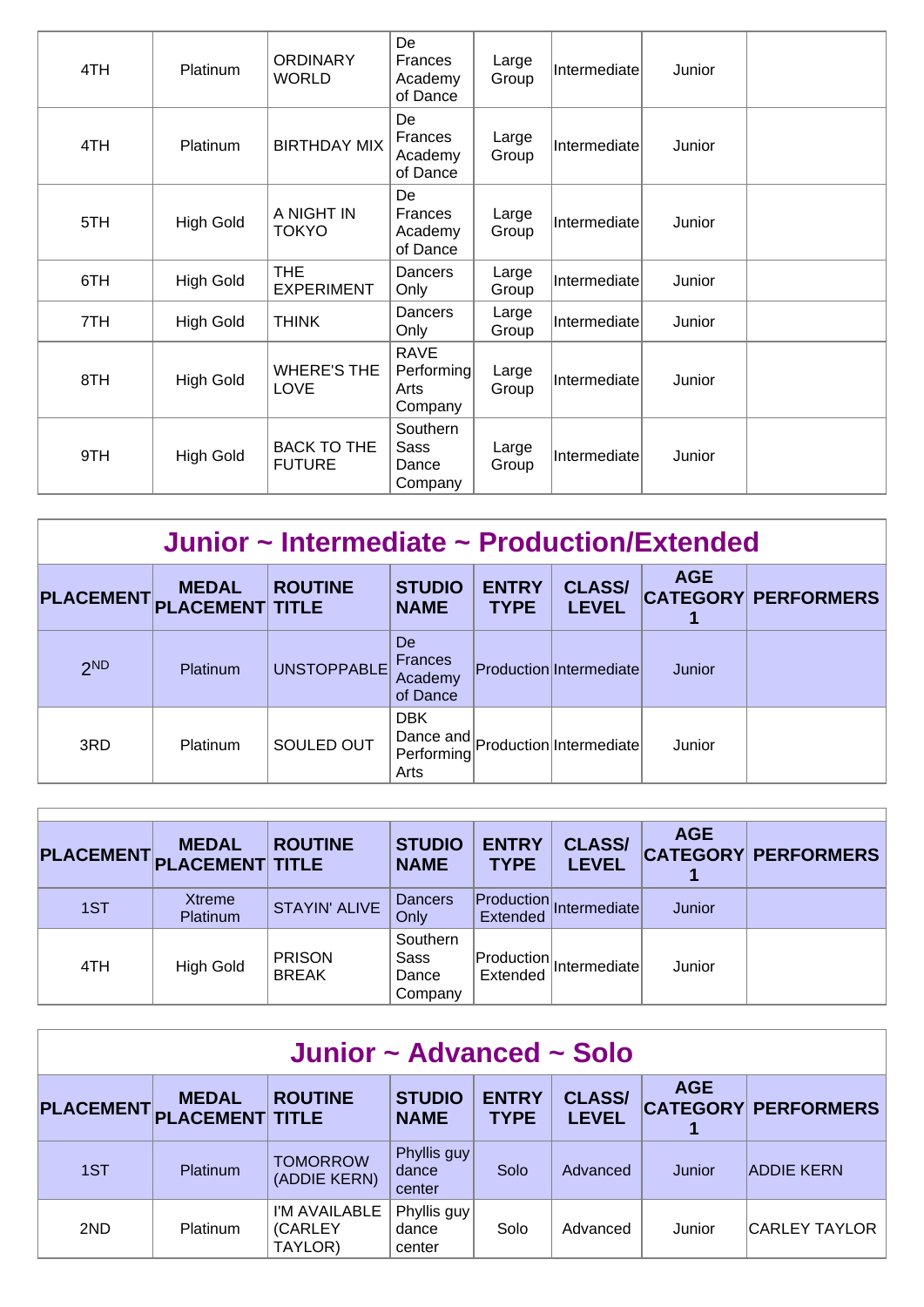| 3RD | Platinum         | DO WHAT I DO<br>(REAGAN<br>OTILLIO)                           | Phyllis guy<br>dance<br>center | Solo | Advanced | Junior | <b>REAGAN OTILLIO</b>             |
|-----|------------------|---------------------------------------------------------------|--------------------------------|------|----------|--------|-----------------------------------|
| 4TH | Platinum         | <b>ICE GIRL</b><br>(MAKAILEIGH<br>KLEIN)                      | Tiffany &<br>Co Dance          | Solo | Advanced | Junior | MAKAILEIGH<br><b>KLEIN</b>        |
| 5TH | Platinum         | OH SO QUIET<br>(PIPER)<br>WALDREP)                            | Phyllis guy<br>dance<br>center | Solo | Advanced | Junior | PIPER WALDREP                     |
| 6TH | Platinum         | I'VE GOT<br><b>RHYTHM</b><br>(LAURA<br>TOOMER)                | Dancers<br>Only                | Solo | Advanced | Junior | LAURA TOOMER                      |
| 7TH | Platinum         | <b>KING (AVA</b><br><b>BRAENDEL)</b>                          | Tiffany &<br>Co Dance          | Solo | Advanced | Junior | <b>AVA BRAENDEL</b>               |
| 8TH | <b>High Gold</b> | <b>RAINBOW</b><br><b>CONNECTION</b><br>(ALLEIGH<br>POURCIAU)  | Phyllis guy<br>dance<br>center | Solo | Advanced | Junior | <b>ALLEIGH</b><br><b>POURCIAU</b> |
| 9TH | <b>High Gold</b> | I'M A BRASS<br><b>BAND (JADYN</b><br>KAHN)                    | Phyllis guy<br>dance<br>center | Solo | Advanced | Junior | <b>JADYN KAHN</b>                 |
| 9TH | <b>High Gold</b> | CHOO CHOO<br><b>CHA BOOGIE</b><br>(KENDELL<br><b>BARNETT)</b> | Phyllis guy<br>dance<br>center | Solo | Advanced | Junior | KENDELL<br><b>BARNETT</b>         |

| Junior ~ Advanced ~ Duet/Trio |                                        |                                |                                |                             |                               |                               |                                                                               |  |  |  |  |
|-------------------------------|----------------------------------------|--------------------------------|--------------------------------|-----------------------------|-------------------------------|-------------------------------|-------------------------------------------------------------------------------|--|--|--|--|
| <b>PLACEMENT</b>              | <b>MEDAL</b><br><b>PLACEMENT TITLE</b> | <b>ROUTINE</b>                 | <b>STUDIO</b><br><b>NAME</b>   | <b>ENTRY</b><br><b>TYPE</b> | <b>CLASS/</b><br><b>LEVEL</b> | <b>AGE</b><br><b>CATEGORY</b> | <b>PERFORMERS</b>                                                             |  |  |  |  |
| 1ST                           | <b>Platinum</b>                        | <b>REFLECTIONS</b>             | Phyllis guy<br>dance<br>center | Duet/Trio                   | Advanced                      | Junior                        | <b>ADDIE KERN,</b><br><b>CARLEY TAYLOR</b>                                    |  |  |  |  |
| 2ND                           | <b>Platinum</b>                        | <b>HOME</b>                    | Tiffany &<br>Co Dance          | Duet/Trio                   | Advanced                      | Junior                        | KAIA BRAENDEL,<br><b>MAKAILEIGH</b><br><b>KLEIN, MAKENZIE</b><br><b>MARES</b> |  |  |  |  |
| 3RD                           | <b>Platinum</b>                        | <b>ON</b><br><b>BROADWAY</b>   | Phyllis guy<br>dance<br>center | Duet/Trio                   | Advanced                      | Junior                        | PIPER WALDREP,<br><b>REAGAN OTILLIO</b>                                       |  |  |  |  |
| 4TH                           | <b>High Gold</b>                       | <b>STUCK WITH</b><br>MЕ        | Dancers<br>Only                | Duet/Trio                   | Advanced                      | Junior                        | JULIA WILLIAMS,<br><b>LAURA TOOMER</b>                                        |  |  |  |  |
| 5TH                           | <b>High Gold</b>                       | IF I DIDN'T<br><b>HAVE YOU</b> | Phyllis guy<br>dance<br>center | Duet/Trio                   | Advanced                      | Junior                        | JADYN KAHN,<br><b>KENDELL</b><br><b>BARNETT</b>                               |  |  |  |  |

| Junior ~ Advanced ~ Small Group |                                        |                          |                                |                             |                               |            |                            |  |  |  |
|---------------------------------|----------------------------------------|--------------------------|--------------------------------|-----------------------------|-------------------------------|------------|----------------------------|--|--|--|
| <b>PLACEMENT</b>                | <b>MEDAL</b><br><b>PLACEMENT TITLE</b> | <b>ROUTINE</b>           | <b>STUDIO</b><br><b>NAME</b>   | <b>ENTRY</b><br><b>TYPE</b> | <b>CLASS/</b><br><b>LEVEL</b> | <b>AGE</b> | <b>CATEGORY PERFORMERS</b> |  |  |  |
| 1ST                             | Platinum                               | <b>STRINGS</b>           | Phyllis guy<br>dance<br>center | Small<br>Group              | Advanced                      | Junior     |                            |  |  |  |
| 2ND                             | Platinum                               | <b>JAI HO</b>            | Tiffany &<br>Co Dance          | Small<br>Group              | Advanced                      | Junior     |                            |  |  |  |
| 3RD                             | <b>High Gold</b>                       | ON THE<br><b>LOOKOUT</b> | Phyllis guy<br>dance<br>center | Small<br>Group              | Advanced                      | Junior     |                            |  |  |  |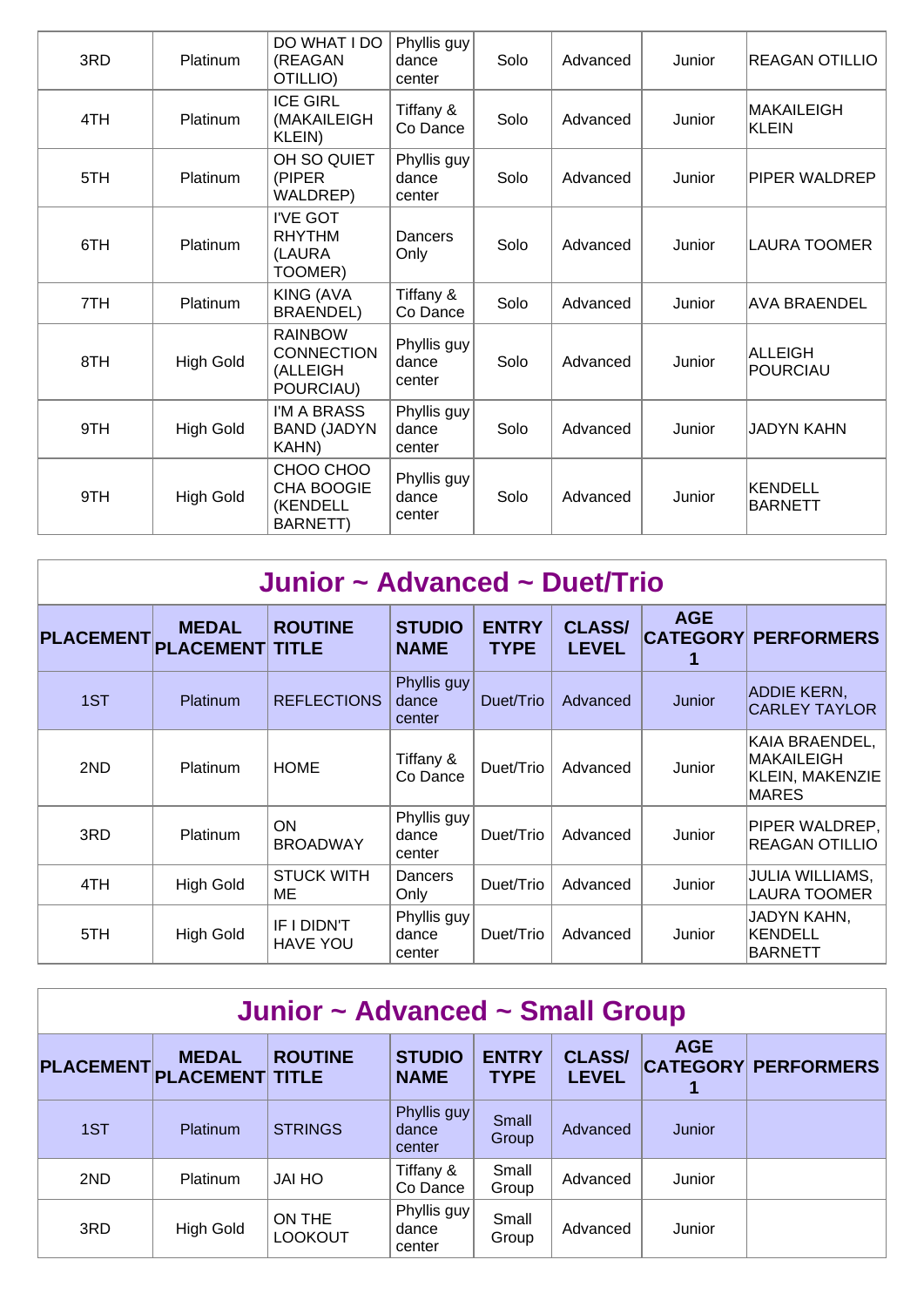| <u>ти.</u> | $\cdots$<br>Gold<br>High | <b>OMEBODY</b> | Jancers<br><b>Jnlv</b> | Small<br>Group | Advanced | Junior |  |
|------------|--------------------------|----------------|------------------------|----------------|----------|--------|--|
|------------|--------------------------|----------------|------------------------|----------------|----------|--------|--|

| Teen ~ Intermediate ~ Solo |                                  |                                                               |                                               |                             |                               |                                    |                                       |  |  |  |  |
|----------------------------|----------------------------------|---------------------------------------------------------------|-----------------------------------------------|-----------------------------|-------------------------------|------------------------------------|---------------------------------------|--|--|--|--|
| <b>PLACEMENT</b>           | <b>MEDAL</b><br><b>PLACEMENT</b> | <b>ROUTINE</b><br><b>TITLE</b>                                | <b>STUDIO</b><br><b>NAME</b>                  | <b>ENTRY</b><br><b>TYPE</b> | <b>CLASS/</b><br><b>LEVEL</b> | <b>AGE</b><br><b>CATEGORY</b><br>1 | <b>PERFORMERS</b>                     |  |  |  |  |
| 1ST                        | Platinum                         | <b>FOCUS</b><br>(BREYANA<br>JONES)                            | Gerald<br>Dishman's<br>Academy<br>of Dance    | Solo                        | Intermediate                  | <b>Teen</b>                        | <b>BREYANA JONES</b>                  |  |  |  |  |
| 2ND                        | Platinum                         | YOU ARE A<br><b>MEMORY</b><br>(BRINTLEY<br>KITCHINGHAM)       | <b>DBK</b><br>Dance and<br>Performing<br>Arts | Solo                        | Intermediate                  | Teen                               | <b>BRINTLEY</b><br><b>KITCHINGHAM</b> |  |  |  |  |
| 3RD                        | Platinum                         | <b>HAVE A LITTLE</b><br><b>FAITH</b><br>(SHELBYLEE<br>CARNEY) | Southern<br>Sass<br>Dance<br>Company          | Solo                        | Intermediate                  | Teen                               | <b>SHELBYLEE</b><br><b>CARNEY</b>     |  |  |  |  |
| 4TH                        | Platinum                         | <b>HIT THE ROAD</b><br><b>JACK</b><br>(KYMORA<br>XAVIER)      | Dancers<br>Only                               | Solo                        | Intermediate                  | Teen                               | <b>KYMORA XAVIER</b>                  |  |  |  |  |
| 5TH                        | Platinum                         | <b>BOHEMIAN</b><br><b>RHAPSODY</b><br>(BROOKLYN<br>KING)      | <b>DBK</b><br>Dance and<br>Performing<br>Arts | Solo                        | Intermediate                  | Teen                               | <b>BROOKLYN KING</b>                  |  |  |  |  |
| 6TH                        | Platinum                         | I FOUND (ZOE<br>LANDRY)                                       | Dancers<br>Only                               | Solo                        | Intermediate                  | Teen                               | <b>ZOE LANDRY</b>                     |  |  |  |  |
| 7TH                        | Platinum                         | THIS FEELING<br>(TAYLOR<br>EASLEY)                            | <b>RAVE</b><br>Performing<br>Arts<br>Company  | Solo                        | Intermediate                  | Teen                               | <b>TAYLOR EASLEY</b>                  |  |  |  |  |
| 8TH                        | Platinum                         | <b>ZOMBIE</b><br>(PEYTON<br>CARLOS)                           | Dancers<br>Only                               | Solo                        | Intermediate                  | Teen                               | <b>PEYTON CARLOS</b>                  |  |  |  |  |
| 9TH                        | <b>High Gold</b>                 | RAFAEL (CORA)<br>WIMBERLY)                                    | Dancers<br>Only                               | Solo                        | Intermediate                  | Teen                               | CORA WIMBERLY_                        |  |  |  |  |
| 10TH                       | <b>High Gold</b>                 | <b>SURVIVE</b><br>(GABBY<br>ROBLES)                           | Dancers<br>Only                               | Solo                        | Intermediate                  | Teen                               | <b>GABBY ROBLES</b>                   |  |  |  |  |
| 10TH                       | <b>High Gold</b>                 | <b>LONG WAY</b><br><b>DOWN</b><br>(JORDIN<br>GARRISON)        | <b>DBK</b><br>Dance and<br>Performing<br>Arts | Solo                        | Intermediate                  | Teen                               | <b>JORDIN</b><br><b>GARRISON</b>      |  |  |  |  |

| Teen ~ Intermediate ~ Duet/Trio |                                        |                            |                                             |                             |                               |            |                                              |  |  |  |
|---------------------------------|----------------------------------------|----------------------------|---------------------------------------------|-----------------------------|-------------------------------|------------|----------------------------------------------|--|--|--|
| <b>PLACEMENT</b>                | <b>MEDAL</b><br><b>PLACEMENT TITLE</b> | <b>ROUTINE</b>             | <b>STUDIO</b><br><b>NAME</b>                | <b>ENTRY</b><br><b>TYPE</b> | <b>CLASS/</b><br><b>LEVEL</b> | <b>AGE</b> | <b>CATEGORY PERFORMERS</b>                   |  |  |  |
| 1ST                             | Platinum                               | A MILLION<br><b>DREAMS</b> | Southern<br><b>Sass</b><br>Dance<br>Company |                             | Duet/Trio Intermediate        | Teen       | <b>ADLEY MILLER,</b><br><b>GABBY O'KEEFE</b> |  |  |  |
| 2ND                             | Platinum                               | <b>BEST FRIEND</b>         | Southern<br>Sass<br>Dance<br>Company        |                             | Duet/Trio Intermediate        | Teen       | <b>AKEELAH BELL,</b><br><b>CARLYN MOSS</b>   |  |  |  |
| 3RD                             | <b>High Gold</b>                       | <b>GROW</b>                | De<br>Frances                               |                             | Duet/Trio Intermediate        | Teen       | CHLOE' FOSTER,<br><b>PHOEBE FOSTER</b>       |  |  |  |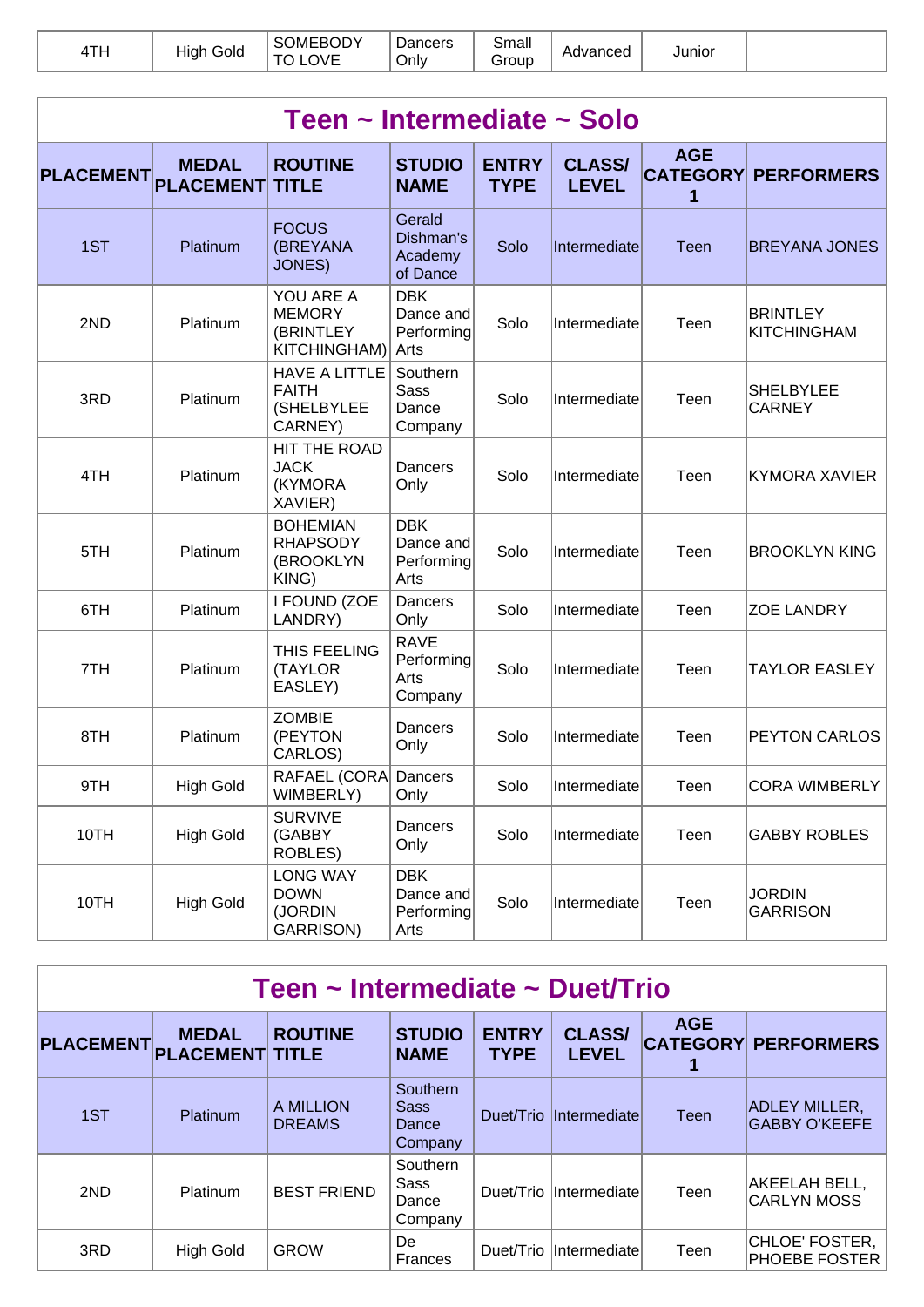|     |                  |                                | Academy<br>of Dance                          |                         |      |                                              |
|-----|------------------|--------------------------------|----------------------------------------------|-------------------------|------|----------------------------------------------|
| 4TH | <b>High Gold</b> | THE MOMENT I<br><b>SAID IT</b> | <b>RAVE</b><br>Performing<br>Arts<br>Company | Duet/Trio  Intermediate | Teen | LILY MAY,<br><b>TAYLOR EASLEY</b>            |
| 5TH | <b>High Gold</b> | <b>SUBWAY STOP</b>             | Velocity<br>Dance<br>Center,<br><b>LLC</b>   | Duet/Trio Intermediate  | Teen | BAILEIGH TRUITT,<br><b>SYDNEY</b><br>DEROUEN |
| 6TH | <b>High Gold</b> | WHO'S GOT<br>THE PAIN?         | <b>RAVE</b><br>Performing<br>Arts<br>Company | Duet/Trio  Intermediate | Teen | <b>ADDIE MCLIN,</b><br><b>JOLIE PATIN</b>    |

| Teen ~ Intermediate ~ Small Group |                                  |                                               |                                              |                             |                               |             |                            |  |  |  |  |
|-----------------------------------|----------------------------------|-----------------------------------------------|----------------------------------------------|-----------------------------|-------------------------------|-------------|----------------------------|--|--|--|--|
| <b>PLACEMENT</b>                  | <b>MEDAL</b><br><b>PLACEMENT</b> | <b>ROUTINE</b><br><b>TITLE</b>                | <b>STUDIO</b><br><b>NAME</b>                 | <b>ENTRY</b><br><b>TYPE</b> | <b>CLASS/</b><br><b>LEVEL</b> | <b>AGE</b>  | <b>CATEGORY PERFORMERS</b> |  |  |  |  |
| 1ST                               | Platinum                         | A NEW DAY                                     | Gerald<br>Dishman's<br>Academy<br>of Dance   | Small<br>Group              | Intermediate                  | <b>Teen</b> |                            |  |  |  |  |
| 2ND                               | Platinum                         | <b>RUN THE</b><br><b>WORLD</b>                | Gerald<br>Dishman's<br>Academy<br>of Dance   | Small<br>Group              | Intermediate                  | Teen        |                            |  |  |  |  |
| 3RD                               | Platinum                         | <b>AGYNESS</b><br><b>DEYN</b>                 | Dancers<br>Only                              | Small<br>Group              | Intermediate                  | Teen        |                            |  |  |  |  |
| 4TH                               | <b>High Gold</b>                 | THE LAST<br><b>TIME I SAW</b><br><b>PARIS</b> | <b>RAVE</b><br>Performing<br>Arts<br>Company | Small<br>Group              | Intermediate                  | Teen        |                            |  |  |  |  |
| 5TH                               | <b>High Gold</b>                 | DEAD OR<br><b>ALIVE</b>                       | Southern<br>Sass<br>Dance<br>Company         | Small<br>Group              | Intermediate                  | Teen        |                            |  |  |  |  |
| 6TH                               | <b>High Gold</b>                 | THE FINAL<br><b>DEPARTURE</b>                 | Velocity<br>Dance<br>Center,<br><b>LLC</b>   | Small<br>Group              | Intermediate                  | Teen        |                            |  |  |  |  |

| Teen ~ Intermediate ~ Large Group |                                        |                            |                                               |                             |                               |            |                            |  |  |  |  |
|-----------------------------------|----------------------------------------|----------------------------|-----------------------------------------------|-----------------------------|-------------------------------|------------|----------------------------|--|--|--|--|
| <b>PLACEMENT</b>                  | <b>MEDAL</b><br><b>PLACEMENT TITLE</b> | <b>ROUTINE</b>             | <b>STUDIO</b><br><b>NAME</b>                  | <b>ENTRY</b><br><b>TYPE</b> | <b>CLASS/</b><br><b>LEVEL</b> | <b>AGE</b> | <b>CATEGORY PERFORMERS</b> |  |  |  |  |
| 1ST                               | Platinum                               | <b>NEVER LET</b><br>YOU GO | Gerald<br>Dishman's<br>Academy<br>of Dance    | Large<br>Group              | <b>Intermediate</b>           | Teen       |                            |  |  |  |  |
| 2ND                               | Platinum                               | <b>RHIANNA</b>             | Gerald<br>Dishman's<br>Academy<br>of Dance    | Large<br>Group              | Intermediate                  | Teen       |                            |  |  |  |  |
| 3RD                               | Platinum                               | <b>PAULA</b>               | <b>DBK</b><br>Dance and<br>Performing<br>Arts | Large<br>Group              | Intermediate                  | Teen       |                            |  |  |  |  |
| 4TH                               | Platinum                               | <b>WAVES</b>               | Southern<br>Sass                              | Large<br>Group              | Intermediatel                 | Teen       |                            |  |  |  |  |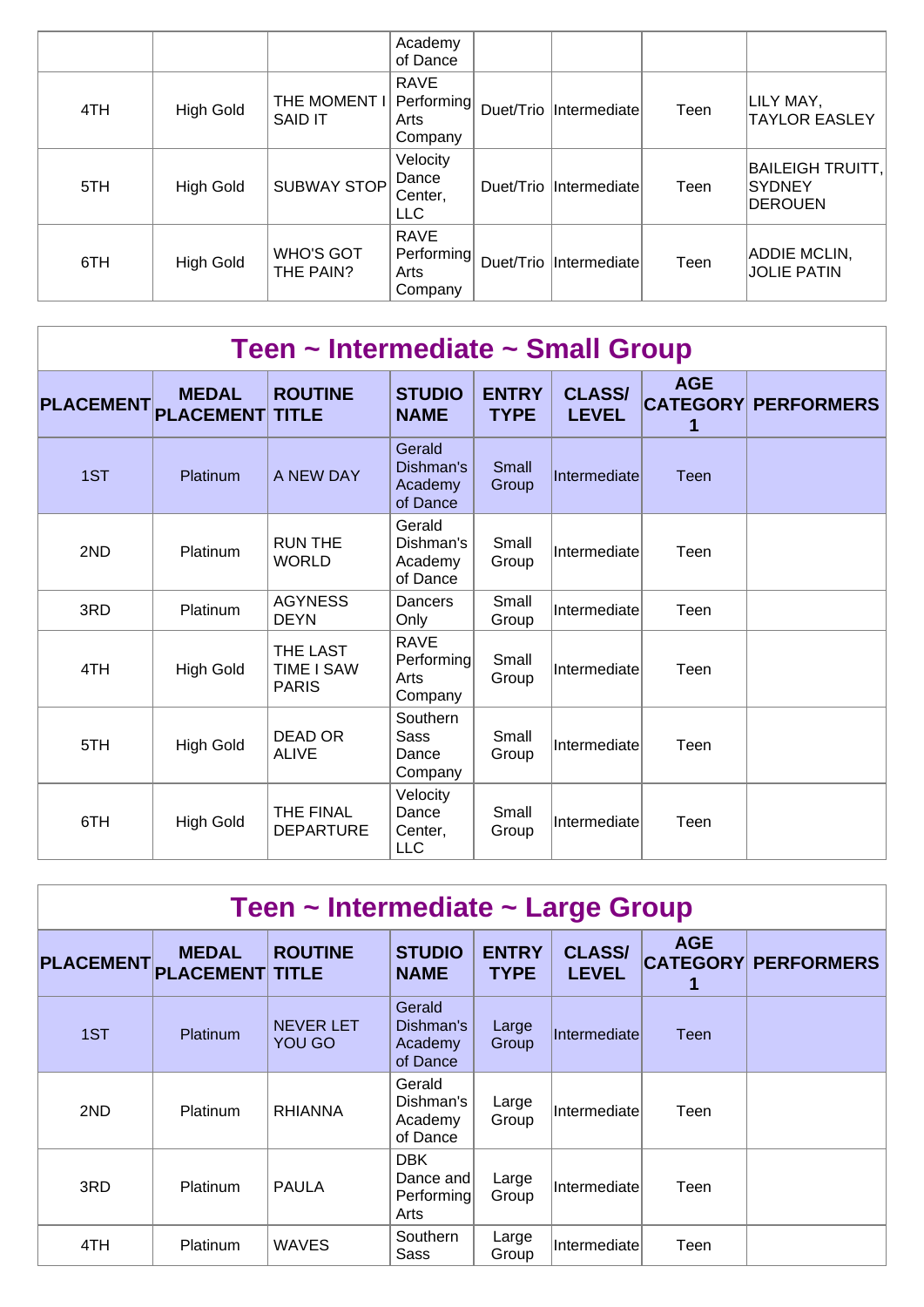|     |          |                                     | Dance<br>Company                     |                |                      |      |  |
|-----|----------|-------------------------------------|--------------------------------------|----------------|----------------------|------|--|
| 5TH | Platinum | <b>SCHOOLS IN</b><br><b>SESSION</b> | Southern<br>Sass<br>Dance<br>Company | Large<br>Group | <b>Intermediatel</b> | Teen |  |

| Teen $\sim$ Intermediate $\sim$ Line/Production |                                        |                              |                                               |                             |                               |                 |                            |  |  |  |
|-------------------------------------------------|----------------------------------------|------------------------------|-----------------------------------------------|-----------------------------|-------------------------------|-----------------|----------------------------|--|--|--|
| <b>PLACEMENT</b>                                | <b>MEDAL</b><br><b>PLACEMENT TITLE</b> | <b>ROUTINE</b>               | <b>STUDIO</b><br><b>NAME</b>                  | <b>ENTRY</b><br><b>TYPE</b> | <b>CLASS/</b><br><b>LEVEL</b> | <b>AGE</b><br>1 | <b>CATEGORY PERFORMERS</b> |  |  |  |
| 2ND                                             | Xtreme<br>Platinum                     | <b>FROM NOW</b><br><b>ON</b> | Gerald<br>Dishman's<br>Academy<br>of Dance    | Line                        | Intermediatel                 | Teen            |                            |  |  |  |
| 3RD                                             | <b>Platinum</b>                        | LET IT BE                    | <b>DBK</b><br>Dance and<br>Performing<br>Arts | Line                        | Intermediate                  | Teen            |                            |  |  |  |
| 4TH                                             | <b>Platinum</b>                        | <b>BUGABOO</b>               | <b>DBK</b><br>Dance and<br>Performing<br>Arts | Line                        | Intermediate                  | Teen            |                            |  |  |  |
| 5TH                                             | <b>Platinum</b>                        | <b>BILLIE JEAN</b>           | <b>DBK</b><br>Dance and<br>Performing<br>Arts | Line                        | Intermediate                  | Teen            |                            |  |  |  |

| Teen $\sim$ Intermediate $\sim$ Line/Production |                                        |                 |                                            |                             |                               |            |                            |  |  |
|-------------------------------------------------|----------------------------------------|-----------------|--------------------------------------------|-----------------------------|-------------------------------|------------|----------------------------|--|--|
| <b>PLACEMENT</b>                                | <b>MEDAL</b><br><b>PLACEMENT TITLE</b> | <b>ROUTINE</b>  | <b>STUDIO</b><br><b>NAME</b>               | <b>ENTRY</b><br><b>TYPE</b> | <b>CLASS/</b><br><b>LEVEL</b> | <b>AGE</b> | <b>CATEGORY PERFORMERS</b> |  |  |
| 1ST                                             | <b>Xtreme</b><br>Platinum              | <b>HICK HOP</b> | Gerald<br>Dishman's<br>Academy<br>of Dance |                             | Production Intermediate       | Teen       |                            |  |  |

| Teen ~ Advanced ~ Solo |                                        |                                                          |                                |                             |                               |                               |                       |  |  |  |  |
|------------------------|----------------------------------------|----------------------------------------------------------|--------------------------------|-----------------------------|-------------------------------|-------------------------------|-----------------------|--|--|--|--|
| <b>PLACEMENT</b>       | <b>MEDAL</b><br><b>PLACEMENT TITLE</b> | <b>ROUTINE</b>                                           | <b>STUDIO</b><br><b>NAME</b>   | <b>ENTRY</b><br><b>TYPE</b> | <b>CLASS/</b><br><b>LEVEL</b> | <b>AGE</b><br><b>CATEGORY</b> | <b>PERFORMERS</b>     |  |  |  |  |
| 1ST                    | <b>Xtreme</b><br><b>Platinum</b>       | <b>HYPNOSIS</b><br>(SOFIA<br>PHILLIPS)                   | Phyllis guy<br>dance<br>center | Solo                        | Advanced                      | Teen                          | <b>SOFIA PHILLIPS</b> |  |  |  |  |
| 2ND                    | Xtreme<br><b>Platinum</b>              | <b>MEMORY</b><br>(JULIA<br><b>WILLIAMS)</b>              | Dancers<br>Only                | Solo                        | Advanced                      | Teen                          | <b>JULIA WILLIAMS</b> |  |  |  |  |
| 3RD                    | Xtreme<br>Platinum                     | <b>IN LOVING</b><br><b>MEMORY</b><br>(VICTORIA<br>SHARP) | Phyllis guy<br>dance<br>center | Solo                        | Advanced                      | Teen                          | <b>VICTORIA SHARP</b> |  |  |  |  |
| 4TH                    | <b>Platinum</b>                        | <b>TEA LEAF</b><br><b>TALES</b><br>(JULIANNE<br>SHARP)   | Phyllis guy<br>dance<br>center | Solo                        | Advanced                      | Teen                          | <b>JULIANNE SHARP</b> |  |  |  |  |
| 5TH                    | Platinum                               | <b>100% PURE</b><br>LOVE (CALLIE<br><b>VOISIN)</b>       | Gerald<br>Dishman's            | Solo                        | Advanced                      | Teen                          | <b>CALLIE VOISIN</b>  |  |  |  |  |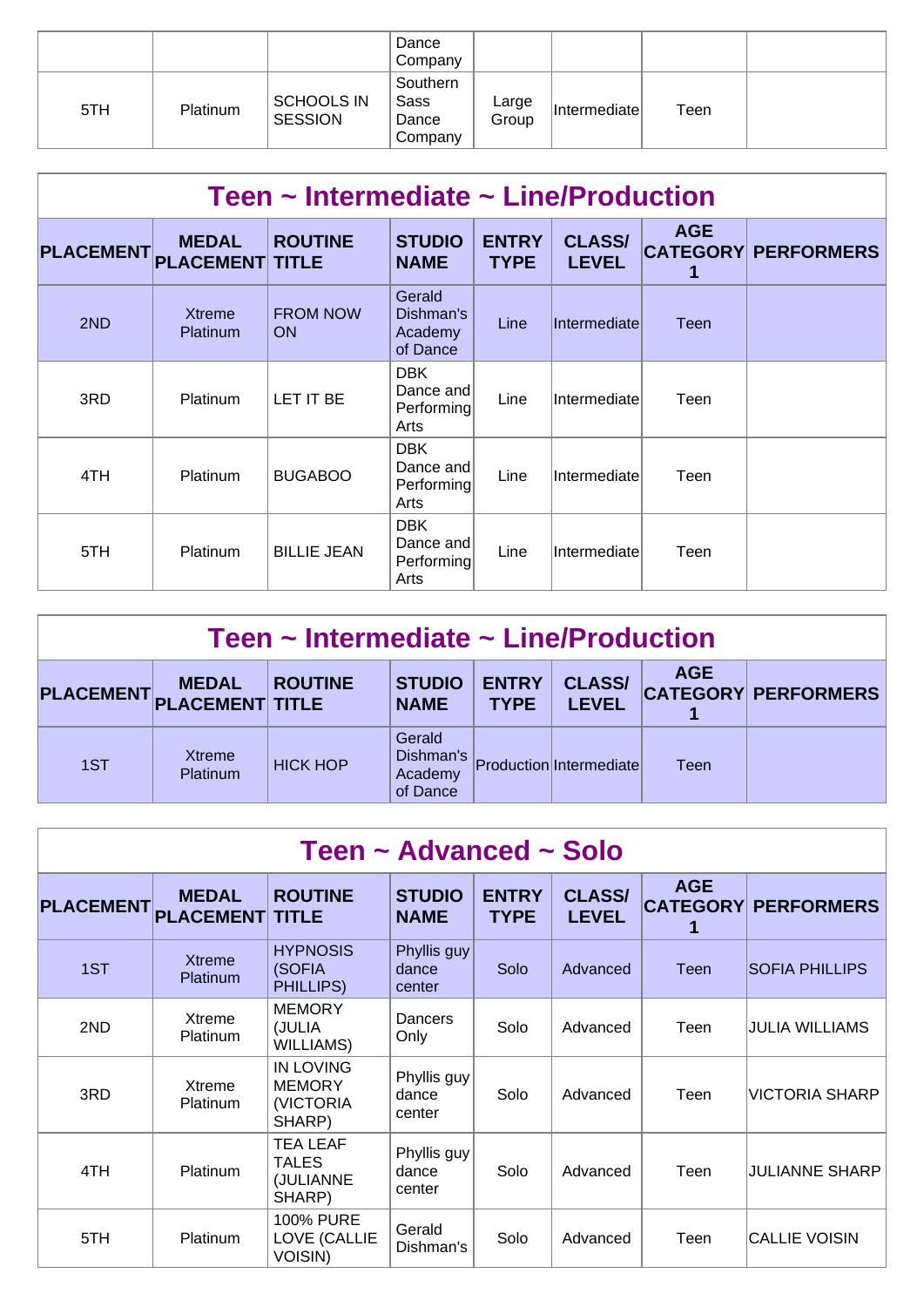|      |                 |                                                           | Academy<br>of Dance                         |      |          |      |                     |
|------|-----------------|-----------------------------------------------------------|---------------------------------------------|------|----------|------|---------------------|
| 6TH  | <b>Platinum</b> | <b>SKELETONS</b><br>(MAKENZIE<br>MARES)                   | Tiffany &<br>Co Dance                       | Solo | Advanced | Teen | MAKENZIE<br>MARES   |
| 7TH  | Platinum        | <b>BEGGIN</b><br>(ALYSSA<br>MORSE)                        | Phyllis guy<br>dance<br>center              | Solo | Advanced | Teen | ALYSSA MORSE        |
| 8TH  | Platinum        | <b>EMERGENCY</b><br>(BELLA LEWIS)                         | De<br>Frances<br>Academy<br>of Dance        | Solo | Advanced | Teen | <b>BELLA LEWIS</b>  |
| 9TH  | Platinum        | YOUNG AND<br><b>BEAUTIFUL</b><br>(KATE<br><b>HENNING)</b> | Gerald<br>Dishman's<br>Academy<br>of Dance  | Solo | Advanced | Teen | <b>KATE HENNING</b> |
| 10TH | Platinum        | <b>FEELING</b><br><b>GOOD (LILY</b><br>MOUTON)            | De<br><b>Frances</b><br>Academy<br>of Dance | Solo | Advanced | Teen | LILY MOUTON         |

| Teen ~ Advanced ~ Duet/Trio |                                  |                                     |                                      |                             |                               |                               |                                                                                      |  |  |  |  |
|-----------------------------|----------------------------------|-------------------------------------|--------------------------------------|-----------------------------|-------------------------------|-------------------------------|--------------------------------------------------------------------------------------|--|--|--|--|
| <b>PLACEMENT</b>            | <b>MEDAL</b><br><b>PLACEMENT</b> | <b>ROUTINE</b><br><b>TITLE</b>      | <b>STUDIO</b><br><b>NAME</b>         | <b>ENTRY</b><br><b>TYPE</b> | <b>CLASS/</b><br><b>LEVEL</b> | <b>AGE</b><br><b>CATEGORY</b> | <b>PERFORMERS</b>                                                                    |  |  |  |  |
| 1ST                         | Platinum                         | THE GIRL WHO<br><b>COULDN'T FLY</b> | Tiffany &<br>Co Dance                | Duet/Trio                   | Advanced                      | Teen                          | <b>KIRSTIN WATTS,</b><br><b>MAKENZIE</b><br><b>MARES</b>                             |  |  |  |  |
| 2ND                         | Platinum                         | <b>KINJA BANG</b>                   | Phyllis guy<br>dance<br>center       | Duet/Trio                   | Advanced                      | Teen                          | JULIANNE<br>SHARP, SOFIA<br><b>PHILLIPS</b>                                          |  |  |  |  |
| 2ND                         | Platinum                         | <b>ALIVE</b>                        | De<br>Frances<br>Academy<br>of Dance | Duet/Trio                   | Advanced                      | Teen                          | <b>BAILEY DUNCAN,</b><br><b>BELLA LEWIS</b>                                          |  |  |  |  |
| 3RD                         | <b>High Gold</b>                 | YAS CUZ                             | Tiffany &<br>Co Dance                | Duet/Trio                   | Advanced                      | Teen                          | KEELY<br>EDRINGTON,<br><b>LAICI</b><br>EDRINGTON,<br><b>MAKAYLA</b><br><b>LECOUR</b> |  |  |  |  |
| 4TH                         | <b>High Gold</b>                 | THREE LITTLE<br><b>BIRDS</b>        | Tiffany &<br>Co Dance                | Duet/Trio                   | Advanced                      | Teen                          | AVA BRAENDEL,<br><b>EMILY MCNALLY,</b><br><b>MAYSEN</b><br><b>BARRETT</b>            |  |  |  |  |

| Teen ~ Advanced ~ Small Group |                                        |                |                                             |                             |                               |            |                            |  |  |  |
|-------------------------------|----------------------------------------|----------------|---------------------------------------------|-----------------------------|-------------------------------|------------|----------------------------|--|--|--|
| <b>PLACEMENT</b>              | <b>MEDAL</b><br><b>PLACEMENT TITLE</b> | <b>ROUTINE</b> | <b>STUDIO</b><br><b>NAME</b>                | <b>ENTRY</b><br><b>TYPE</b> | <b>CLASS/</b><br><b>LEVEL</b> | <b>AGE</b> | <b>CATEGORY PERFORMERS</b> |  |  |  |
| 1ST                           | Platinum                               | <b>WERKIT</b>  | De<br><b>Frances</b><br>Academy<br>of Dance | Small<br>Group              | Advanced                      | Teen       |                            |  |  |  |
| 2ND                           | Platinum                               | <b>HELLO</b>   | De<br>Frances<br>Academy<br>of Dance        | Small<br>Group              | Advanced                      | Teen       |                            |  |  |  |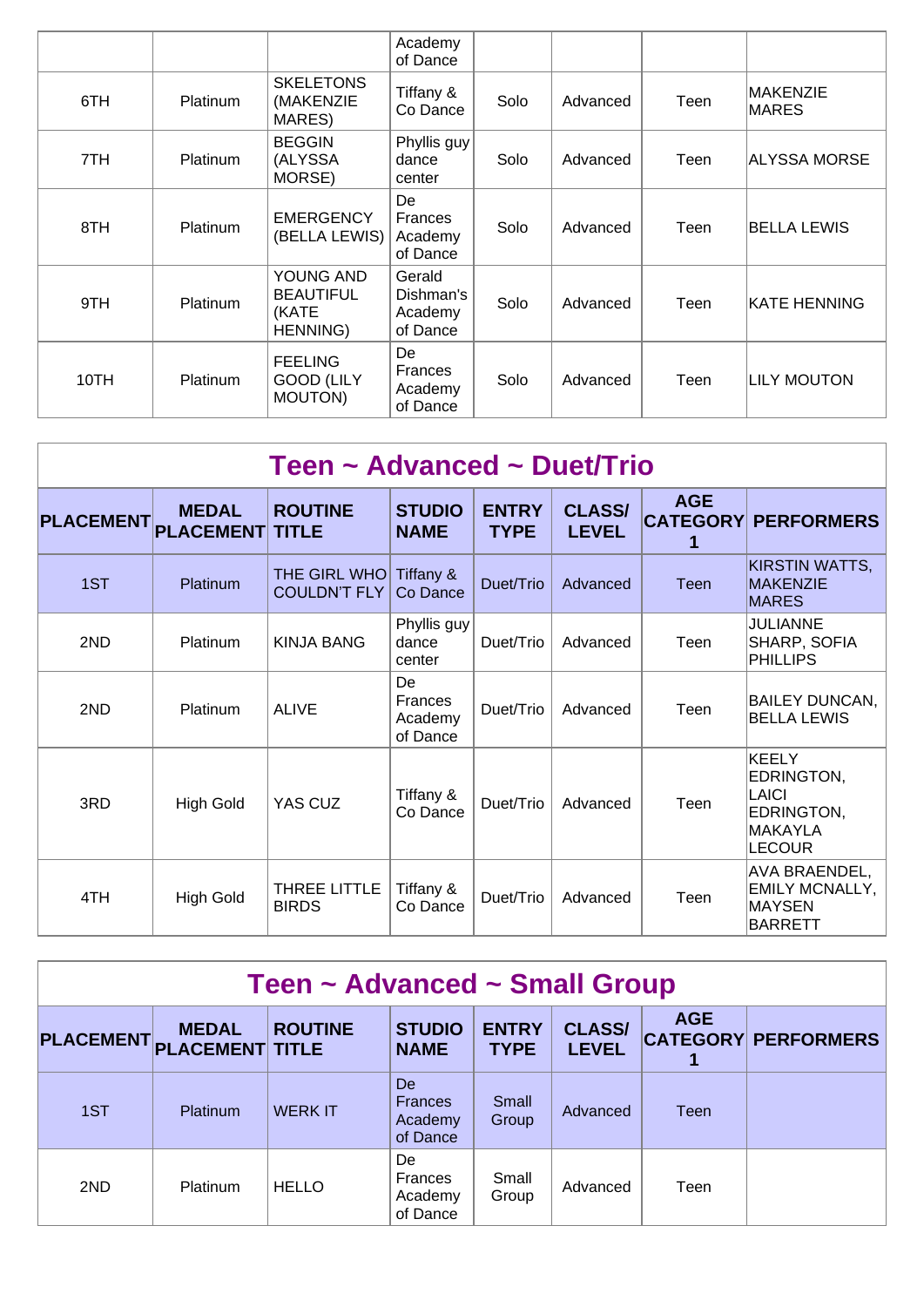| 3RD | Platinum        | <b>DRIZZLE</b>                | Phyllis guy<br>dance<br>center              | Small<br>Group | Advanced | Teen |  |
|-----|-----------------|-------------------------------|---------------------------------------------|----------------|----------|------|--|
| 4TH | <b>Platinum</b> | <b>ELEMENTS</b>               | Phyllis guy<br>dance<br>center              | Small<br>Group | Advanced | Teen |  |
| 5TH | Platinum        | WHERE WE<br><b>COME ALIVE</b> | De<br><b>Frances</b><br>Academy<br>of Dance | Small<br>Group | Advanced | Teen |  |
| 6TH | Platinum        | <b>BAD GUY</b>                | Phyllis guy<br>dance<br>center              | Small<br>Group | Advanced | Teen |  |
| 7TH | Platinum        | POWER OF<br>THE DREAM         | Tiffany &<br>Co Dance                       | Small<br>Group | Advanced | Teen |  |
| 8TH | Gold            | <b>ASYLUM</b>                 | Tiffany &<br>Co Dance                       | Small<br>Group | Advanced | Teen |  |

| Teen ~ Advanced ~ Large Group |                                        |                                 |                                |                             |                               |            |                            |  |  |  |
|-------------------------------|----------------------------------------|---------------------------------|--------------------------------|-----------------------------|-------------------------------|------------|----------------------------|--|--|--|
| <b>PLACEMENT</b>              | <b>MEDAL</b><br><b>PLACEMENT TITLE</b> | <b>ROUTINE</b>                  | <b>STUDIO</b><br><b>NAME</b>   | <b>ENTRY</b><br><b>TYPE</b> | <b>CLASS/</b><br><b>LEVEL</b> | <b>AGE</b> | <b>CATEGORY PERFORMERS</b> |  |  |  |
| 1ST                           | <b>Xtreme</b><br>Platinum              | <b>TKO</b>                      | <b>Dancers</b><br>Only         | Large<br>Group              | Advanced                      | Teen       |                            |  |  |  |
| 2ND                           | Platinum                               | SOMEONE TO<br>YOU               | Dancers<br>Only                | Large<br>Group              | Advanced                      | Teen       |                            |  |  |  |
| 3RD                           | Platinum                               | <b>HOLD ON</b><br><b>TIGHT</b>  | Phyllis guy<br>dance<br>center | Large<br>Group              | Advanced                      | Teen       |                            |  |  |  |
| 4TH                           | Platinum                               | <b>HOW</b><br><b>BEAUTIFUL</b>  | Phyllis guy<br>dance<br>center | Large<br>Group              | Advanced                      | Teen       |                            |  |  |  |
| 5TH                           | Platinum                               | <b>PAINT IT</b><br><b>BLACK</b> | Tiffany &<br>Co Dance          | Large<br>Group              | Advanced                      | Teen       |                            |  |  |  |

| Teen ~ Advanced ~ Line/Production                                                                                                                                                                       |                    |             |                                            |      |          |      |  |  |  |  |
|---------------------------------------------------------------------------------------------------------------------------------------------------------------------------------------------------------|--------------------|-------------|--------------------------------------------|------|----------|------|--|--|--|--|
| <b>AGE</b><br><b>CLASS/</b><br><b>ENTRY</b><br><b>STUDIO</b><br><b>ROUTINE</b><br><b>MEDAL</b><br><b>CATEGORY PERFORMERS</b><br>PLACEMENT PLACEMENT TITLE<br><b>LEVEL</b><br><b>TYPE</b><br><b>NAME</b> |                    |             |                                            |      |          |      |  |  |  |  |
| 1ST                                                                                                                                                                                                     | Xtreme<br>Platinum | <b>GAGA</b> | Gerald<br>Dishman's<br>Academy<br>of Dance | Line | Advanced | Teen |  |  |  |  |

|     | <b>MEDAL</b><br>PLACEMENT PLACEMENT TITLE | <b>ROUTINE</b>                               | <b>STUDIO</b><br><b>NAME</b> | <b>ENTRY</b><br><b>TYPE</b> | <b>CLASS/</b><br><b>LEVEL</b> | <b>AGE</b> | <b>CATEGORY PERFORMERS</b> |
|-----|-------------------------------------------|----------------------------------------------|------------------------------|-----------------------------|-------------------------------|------------|----------------------------|
| 2ND | Platinum                                  | <b>THE</b><br><b>GREATEST</b><br><b>SHOW</b> | Tiffany &<br>Co Dance        | $ $ Production $ $          | Advanced                      | Teen       |                            |

| Senior ~ Intermediate ~ Solo |                         |  |  |  |  |  |                                          |  |  |
|------------------------------|-------------------------|--|--|--|--|--|------------------------------------------|--|--|
|                              | PLACEMENT MEDAL ROUTINE |  |  |  |  |  | STUDIO ENTRY CLASS/ AGE AGE Y PERFORMERS |  |  |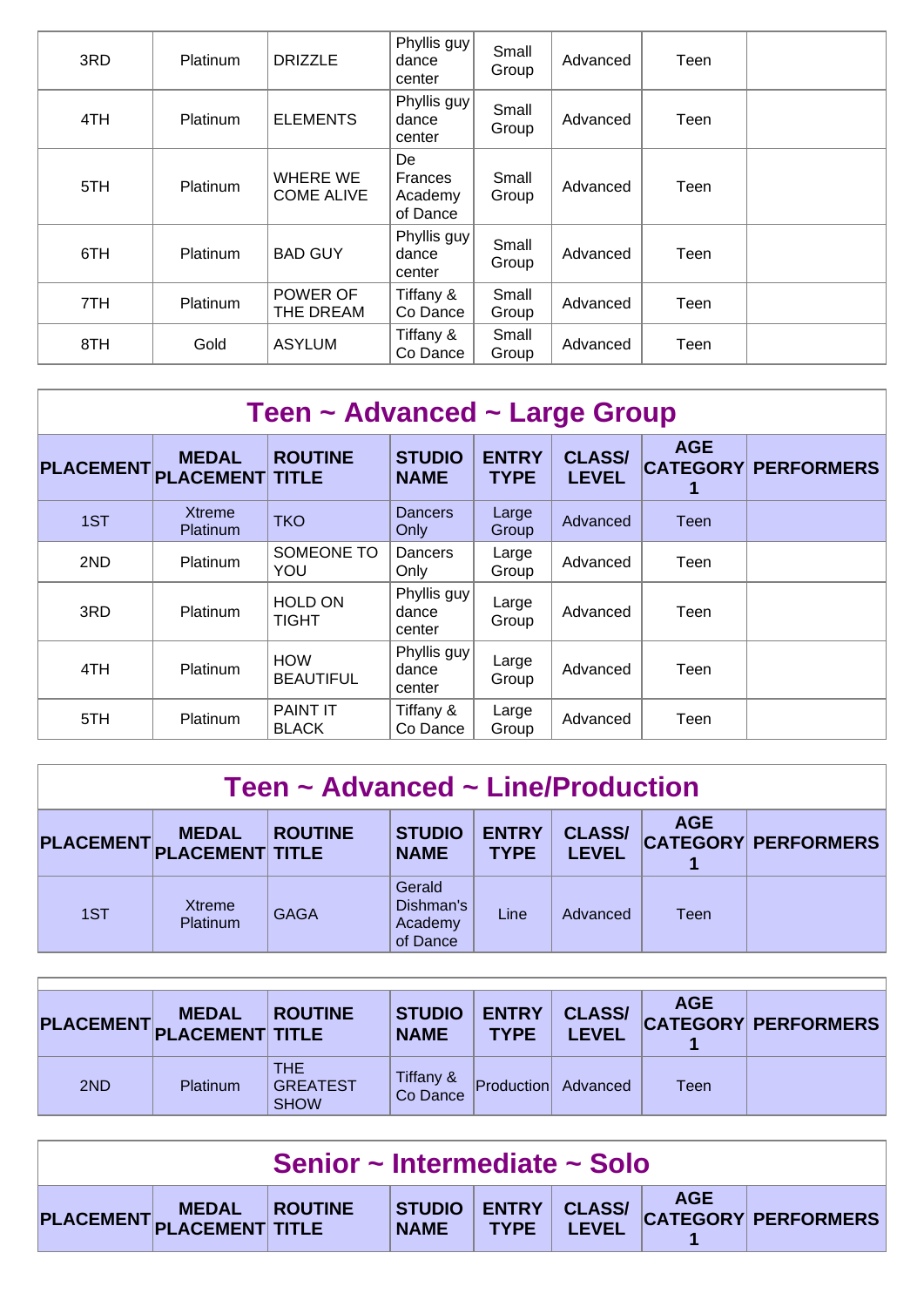| 1ST  | Platinum         | <b>SLIP</b><br>(JULIANNA<br>YEE)                                    | <b>DBK</b><br>Dance and<br>Performing<br>Arts | Solo | Intermediate | Senior | <b>JULIANNA YEE</b>                |
|------|------------------|---------------------------------------------------------------------|-----------------------------------------------|------|--------------|--------|------------------------------------|
| 2ND  | Platinum         | <b>ANOTHER ONE</b><br><b>BITES THE</b><br><b>DUST (EMMA</b><br>DOW) | Velocity<br>Dance<br>Center,<br><b>LLC</b>    | Solo | Intermediate | Senior | <b>EMMA DOW</b>                    |
| 3RD  | Platinum         | <b>MY</b><br><b>DISCARDED</b><br><b>MEN (GABBY</b><br>O'KEEFE)      | Southern<br><b>Sass</b><br>Dance<br>Company   | Solo | Intermediate | Senior | <b>GABBY O'KEEFE</b>               |
| 4TH  | Platinum         | AMEN (CHLOE'<br>FOSTER)                                             | De<br>Frances<br>Academy<br>of Dance          | Solo | Intermediate | Senior | CHLOE' FOSTER                      |
| 5TH  | <b>High Gold</b> | RNP (JAN'NEE<br>LEE)                                                | Scott<br>Academy<br>of Dance                  | Solo | Intermediate | Senior | <b>JAN'NEE LEE</b>                 |
| 6TH  | <b>High Gold</b> | <b>BOOGIE</b><br>(JAYLA<br>MANNING)                                 | Southern<br><b>Sass</b><br>Dance<br>Company   | Solo | Intermediate | Senior | <b>JAYLA MANNING</b>               |
| 7TH  | <b>High Gold</b> | <b>CLOUDS</b><br>(STEVI LEGER)                                      | Scott<br>Academy<br>of Dance                  | Solo | Intermediate | Senior | <b>STEVILEGER</b>                  |
| 8TH  | <b>High Gold</b> | MR. LONELY<br>(MORGAN<br>PHELPS)                                    | Southern<br><b>Sass</b><br>Dance<br>Company   | Solo | Intermediate | Senior | <b>MORGAN PHELPS</b>               |
| 9TH  | <b>High Gold</b> | <b>COMIN' IN HOT</b><br>(MAKINLEY<br>PHILLIPS)                      | Southern<br>Sass<br>Dance<br>Company          | Solo | Intermediate | Senior | <b>MAKINLEY</b><br><b>PHILLIPS</b> |
| 10TH | <b>High Gold</b> | <b>GIRL INTO</b><br><b>GEESE</b><br>(JORDAN<br>LAGASSE)             | Tiffany &<br>Co Dance                         | Solo | Intermediate | Senior | <b>JORDAN</b><br>LAGASSE           |

### **Senior ~ Intermediate ~ Duet/Trio**

| <b>PLACEMENT</b> | <b>MEDAL</b><br><b>PLACEMENT TITLE</b> | <b>ROUTINE</b>                    | <b>STUDIO</b><br><b>NAME</b>               | <b>ENTRY</b><br><b>TYPE</b> | <b>CLASS/</b><br><b>LEVEL</b> | <b>AGE</b> | <b>CATEGORY PERFORMERS</b>                                                   |
|------------------|----------------------------------------|-----------------------------------|--------------------------------------------|-----------------------------|-------------------------------|------------|------------------------------------------------------------------------------|
| 1ST              | <b>High Gold</b>                       | <b>SILENCE</b>                    | Velocity<br>Dance<br>Center,<br><b>LLC</b> |                             | Duet/Trio Intermediate        | Senior     | <b>MADELEINE</b><br><b>TREGLE, MILANIA</b><br>PARENT, SOPHIA<br><b>LEAL</b>  |
| 2ND              | <b>High Gold</b>                       | <b>FINDING HOPE</b>               | Southern<br>Sass<br>Dance<br>Company       |                             | Duet/Trio Intermediate        | Senior     | ALLISON<br>GORDON,<br><b>MORGAN</b><br>PHELPS,<br>SHELBYLEE<br><b>CARNEY</b> |
| 3RD              | Gold                                   | <b>BAILAR</b><br><b>AMIRADORA</b> | Velocity<br>Dance                          | Duet/Trio                   | Intermediate                  | Senior     | DOMINIQUE<br>PFISTER.                                                        |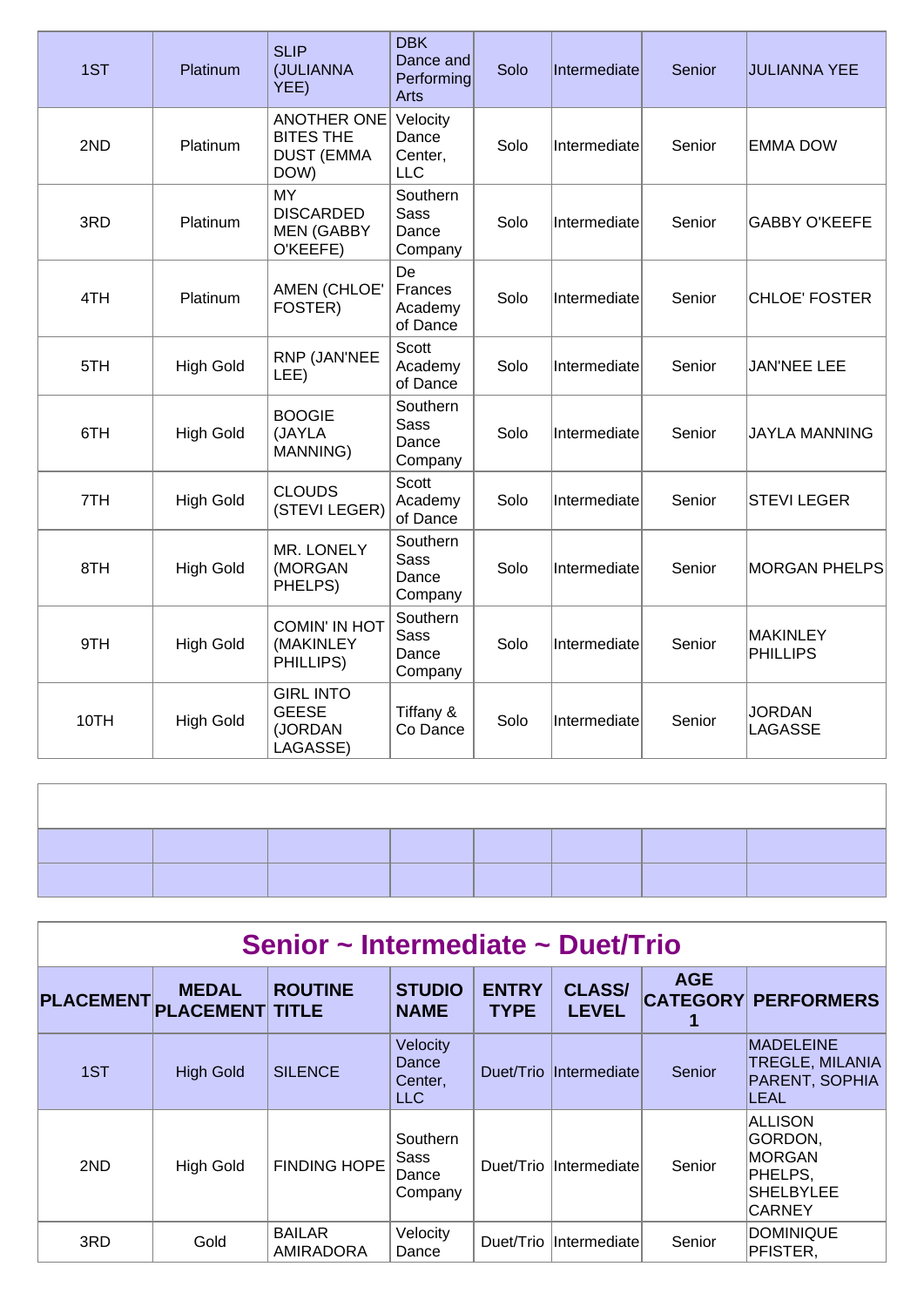# **Senior ~ Intermediate ~ Duet/Trio Extended**

| PLACEMENT PLACEMENT TITLE | <b>MEDAL</b> | <b>ROUTINE</b> | <b>STUDIO</b><br><b>NAME</b>         | <b>ENTRY</b><br><b>TYPE</b> | <b>CLASS/</b><br><b>LEVEL</b> | <b>AGE</b> | <b>CATEGORY PERFORMERS</b>                                                   |
|---------------------------|--------------|----------------|--------------------------------------|-----------------------------|-------------------------------|------------|------------------------------------------------------------------------------|
| 1ST                       | Gold         | I'M FREE       | Southern<br>Sass<br>Dance<br>Company | Duet/Trio<br>Extended       | Intermediate                  | Senior     | <b>ANNABELLA</b><br>COTHERN,<br><b>GRACE KNIGHT,</b><br><b>JAYLA MANNING</b> |

# **Senior ~ Intermediate ~ Small Group**

| <b>PLACEMENT</b> | <b>MEDAL</b><br><b>PLACEMENT TITLE</b> | <b>ROUTINE</b>      | <b>STUDIO</b><br><b>NAME</b>                  | <b>ENTRY</b><br><b>TYPE</b> | <b>CLASS/</b><br><b>LEVEL</b> | <b>AGE</b><br>1 | <b>CATEGORY PERFORMERS</b> |
|------------------|----------------------------------------|---------------------|-----------------------------------------------|-----------------------------|-------------------------------|-----------------|----------------------------|
| 1ST              | Platinum                               | <b>BLACK VELVET</b> | <b>DBK</b><br>Dance and<br>Performing<br>Arts | Small<br>Group              | Intermediate                  | Senior          |                            |
| 2ND              | Platinum                               | <b>GOT IT</b>       | Velocity<br>Dance<br>Center,<br><b>LLC</b>    | Small<br>Group              | Intermediate                  | Senior          |                            |
| 3RD              | <b>High Gold</b>                       | <b>PURPLE RAIN</b>  | Southern<br>Sass<br>Dance<br>Company          | Small<br>Group              | Intermediate                  | Senior          |                            |
| 5TH              | <b>High Gold</b>                       | <b>WALK IT OUT</b>  | Southern<br>Sass<br>Dance<br>Company          | Small<br>Group              | Intermediate                  | Senior          |                            |
| 6TH              | <b>High Gold</b>                       | <b>HAUNTED</b>      | Southern<br>Sass<br>Dance<br>Company          | Small<br>Group              | Intermediate                  | Senior          |                            |

| PLACEMENT. | <b>MEDAL</b><br><b>PLACEMENT TITLE</b> | <b>ROUTINE</b>                                           | <b>STUDIO</b><br><b>NAME</b>                | <b>ENTRY</b><br><b>TYPE</b> | <b>CLASS/</b><br><b>LEVEL</b> | <b>AGE</b> | <b>CATEGORY PERFORMERS</b> |
|------------|----------------------------------------|----------------------------------------------------------|---------------------------------------------|-----------------------------|-------------------------------|------------|----------------------------|
| 4TH        | <b>High Gold</b>                       | <b>IF TOMORROW</b><br><b>STARTS</b><br><b>WITHOUT ME</b> | Southern<br><b>Sass</b><br>Dance<br>Company | Small<br>Group<br>Extended  | Intermediatel                 | Senior     |                            |

| Senior ~ Advanced ~ Solo |                                        |                                                                |                                            |                             |                               |            |                                   |  |  |
|--------------------------|----------------------------------------|----------------------------------------------------------------|--------------------------------------------|-----------------------------|-------------------------------|------------|-----------------------------------|--|--|
| <b>PLACEMENT</b>         | <b>MEDAL</b><br><b>PLACEMENT TITLE</b> | <b>ROUTINE</b>                                                 | <b>STUDIO</b><br><b>NAME</b>               | <b>ENTRY</b><br><b>TYPE</b> | <b>CLASS/</b><br><b>LEVEL</b> | <b>AGE</b> | <b>CATEGORY PERFORMERS</b>        |  |  |
| 1ST                      | Xtreme<br>Platinum                     | <b>CAGE OF</b><br><b>BONES</b><br>(MACKENSIE<br><b>MADRID)</b> | <b>Dancers</b><br>Only                     | Solo                        | Advanced                      | Senior     | <b>MACKENSIE</b><br><b>MADRID</b> |  |  |
| 2ND                      | Xtreme<br><b>Platinum</b>              | <b>RICK ROLL</b><br>(COLE<br>LAFONT)                           | Gerald<br>Dishman's<br>Academy<br>of Dance | Solo                        | Advanced                      | Senior     | <b>COLE LAFONT</b>                |  |  |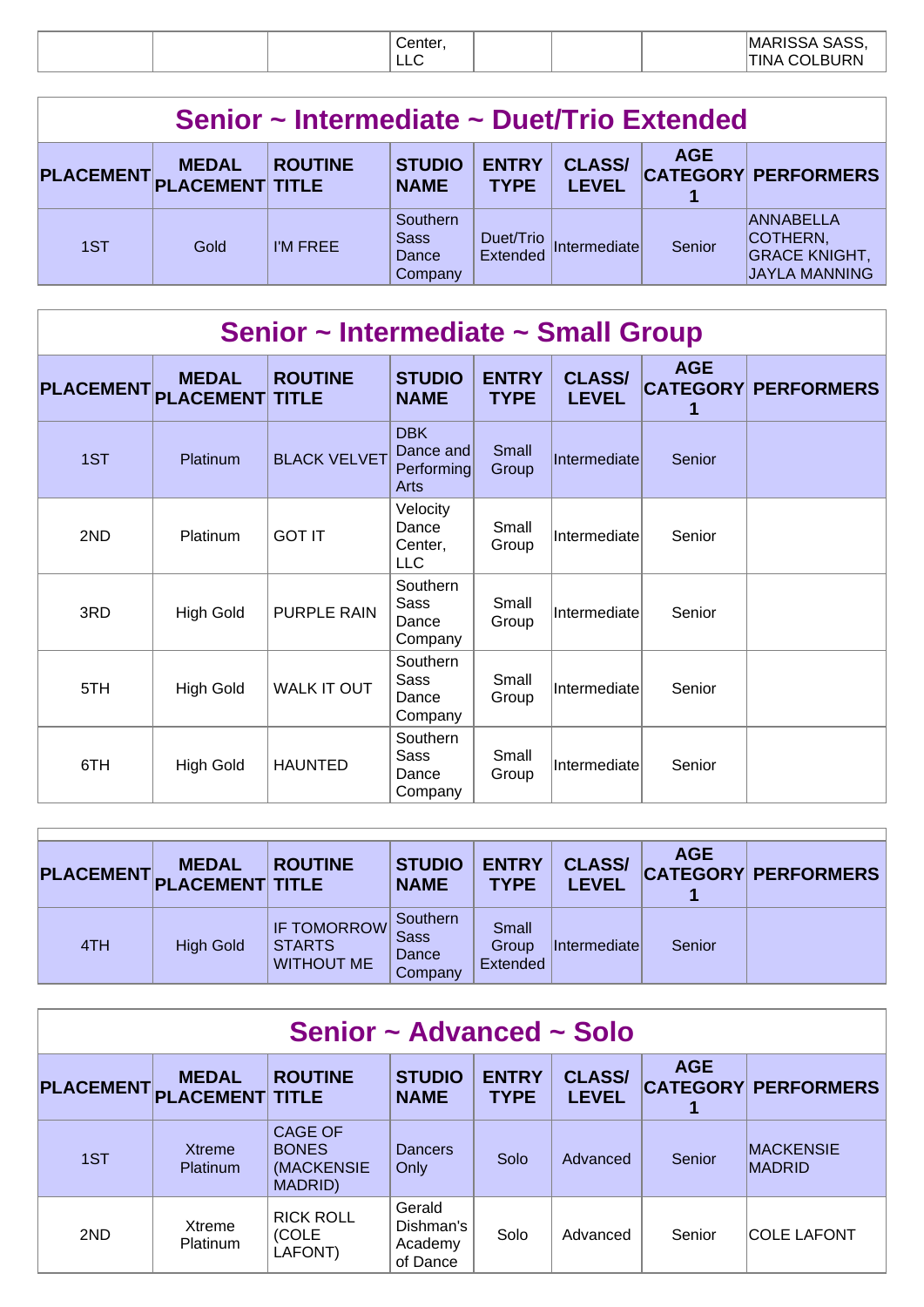| 3RD  | <b>Xtreme</b><br>Platinum | SO COLD<br>(KIRSTIN<br>WATTS)                            | Tiffany &<br>Co Dance                      | Solo | Advanced | Senior | <b>KIRSTIN WATTS</b>                |
|------|---------------------------|----------------------------------------------------------|--------------------------------------------|------|----------|--------|-------------------------------------|
| 4TH  | Xtreme<br>Platinum        | <b>MY GIRL</b><br>(MA'KAYLA<br>PARKER)                   | Dancers<br>Only                            | Solo | Advanced | Senior | MA'KAYLA<br><b>PARKER</b>           |
| 5TH  | Xtreme<br>Platinum        | <b>RECOVERY</b><br>(HALEY<br>TARANTINO)                  | Dancers<br>Only                            | Solo | Advanced | Senior | <b>HALEY</b><br><b>TARANTINO</b>    |
| 6TH  | Platinum                  | SAND (ALYSSA<br>CHAISSON)                                | Gerald<br>Dishman's<br>Academy<br>of Dance | Solo | Advanced | Senior | ALYSSA<br><b>CHAISSON</b>           |
| 7TH  | Platinum                  | <b>DIABLO ROJO</b><br>(CAROLINE<br>THERIOT)              | Gerald<br>Dishman's<br>Academy<br>of Dance | Solo | Advanced | Senior | <b>CAROLINE</b><br><b>THERIOT</b>   |
| 8TH  | Platinum                  | <b>FALL IN LINE</b><br>(ELENA<br>DISHMAN)                | Gerald<br>Dishman's<br>Academy<br>of Dance | Solo | Advanced | Senior | <b>ELENA DISHMAN</b>                |
| 8TH  | Platinum                  | <b>SONG OF TIME</b><br>(CARA<br>THOMASON)                | Phyllis guy<br>dance<br>center             | Solo | Advanced | Senior | <b>CARA</b><br><b>THOMASON</b>      |
| 9TH  | Platinum                  | <b>ONE AND</b><br><b>ONLY</b><br>(BROOKLYN<br>ANGELETTE) | Gerald<br>Dishman's<br>Academy<br>of Dance | Solo | Advanced | Senior | <b>BROOKLYN</b><br><b>ANGELETTE</b> |
| 10TH | Platinum                  | <b>CREEKS</b><br>(KAYLEIGH<br>PRINCE)                    | Gerald<br>Dishman's<br>Academy<br>of Dance | Solo | Advanced | Senior | <b>KAYLEIGH</b><br><b>PRINCE</b>    |

| Senior ~ Advanced ~ Duet/Trio |  |
|-------------------------------|--|
|-------------------------------|--|

| <b>PLACEMENT</b> | <b>MEDAL</b><br><b>PLACEMENT TITLE</b> | <b>ROUTINE</b>                | <b>STUDIO</b><br><b>NAME</b>               | <b>ENTRY</b><br><b>TYPE</b> | <b>CLASS/</b><br><b>LEVEL</b> | <b>AGE</b> | <b>CATEGORY PERFORMERS</b>                                          |
|------------------|----------------------------------------|-------------------------------|--------------------------------------------|-----------------------------|-------------------------------|------------|---------------------------------------------------------------------|
| 1ST              | Platinum                               | I BET YOU<br><b>WON'T</b>     | <b>Dancers</b><br>Only                     | Duet/Trio                   | Advanced                      | Senior     | <b>KYMORA XAVIER,</b><br><b>MA'KAYLA</b><br><b>PARKER</b>           |
| 2ND              | <b>Platinum</b>                        | <b>REWRITTEN</b>              | Phyllis guy<br>dance<br>center             | Duet/Trio                   | Advanced                      | Senior     | <b>CARA</b><br>THOMASON,<br><b>VICTORIA SHARP</b>                   |
| 3RD              | <b>High Gold</b>                       | <b>HERE COME</b><br>THE GIRLS | Velocity<br>Dance<br>Center,<br><b>LLC</b> | Duet/Trio                   | Advanced                      | Senior     | ABIGAIL COKER,<br>EMMA DOW,<br><b>MAKAYLA</b><br><b>CHRISTOFFER</b> |
| 4TH              | <b>High Gold</b>                       | <b>CHASING</b><br>CARS        | Tiffany &<br>Co Dance                      | Duet/Trio                   | Advanced                      | Senior     | LAICI<br>EDRINGTON,<br><b>LEIGH LEIGH</b><br><b>WADENPFUHL</b>      |

| <b>Senior ~ Advanced ~ Small Group</b> |                                           |                         |                                            |                             |                               |            |                            |  |  |
|----------------------------------------|-------------------------------------------|-------------------------|--------------------------------------------|-----------------------------|-------------------------------|------------|----------------------------|--|--|
|                                        | <b>MEDAL</b><br>PLACEMENT PLACEMENT TITLE | <b>ROUTINE</b>          | <b>STUDIO</b><br><b>NAME</b>               | <b>ENTRY</b><br><b>TYPE</b> | <b>CLASS/</b><br><b>LEVEL</b> | <b>AGE</b> | <b>CATEGORY PERFORMERS</b> |  |  |
| 1ST                                    | Xtreme<br>Platinum                        | THE.<br><b>WANDERER</b> | Gerald<br>Dishman's<br>Academy<br>of Dance | Small<br>Group              | Advanced                      | Senior     |                            |  |  |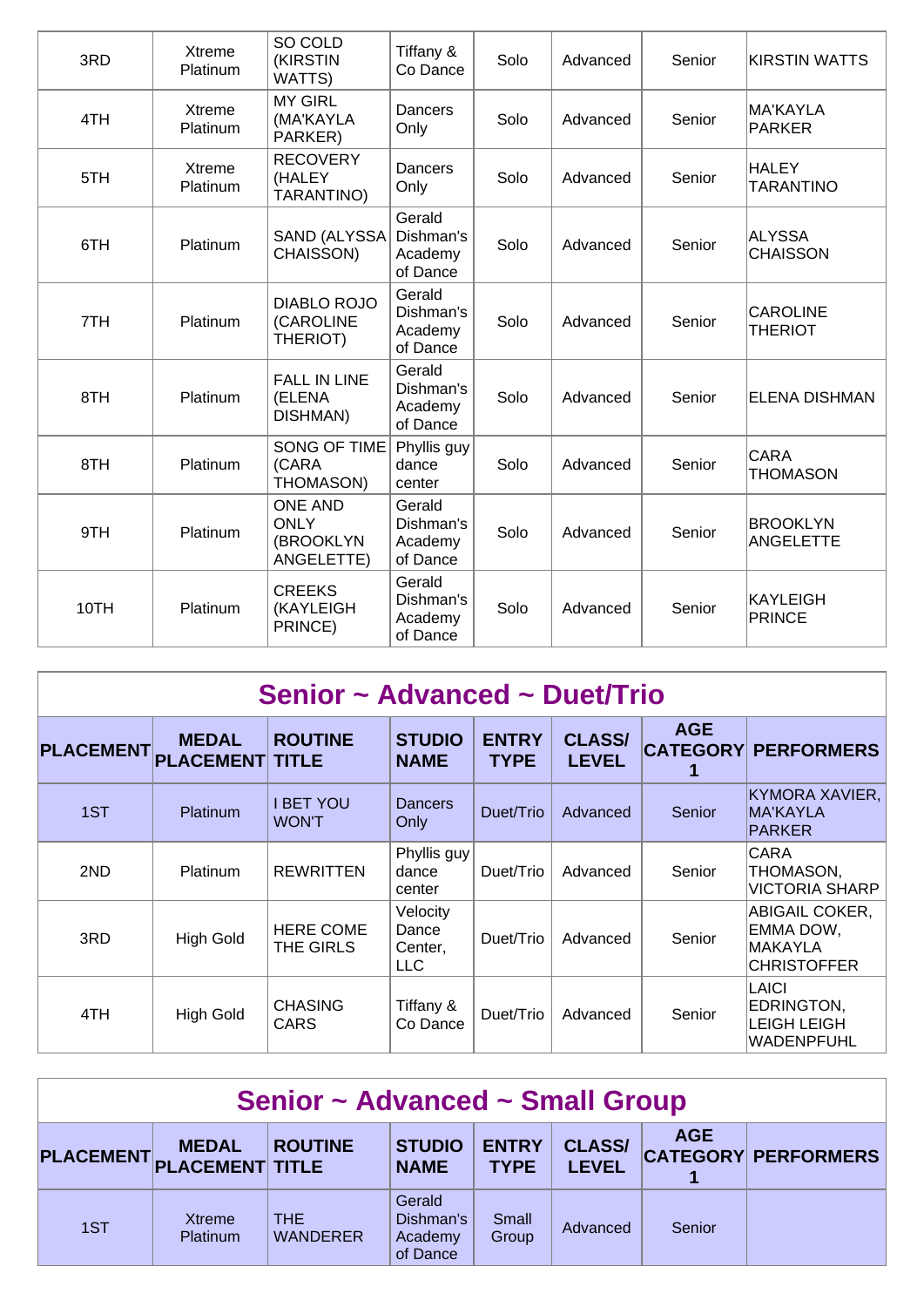| 2ND | Platinum | <b>BLOOD ON</b><br>THE LEAVES                  | Dancers<br>Only                            | Small<br>Group | Advanced | Senior |  |
|-----|----------|------------------------------------------------|--------------------------------------------|----------------|----------|--------|--|
| 3RD | Platinum | <b>SWEET</b><br><b>GEORGIA</b><br><b>BROWN</b> | Gerald<br>Dishman's<br>Academy<br>of Dance | Small<br>Group | Advanced | Senior |  |
| 4TH | Platinum | THIS IS ME                                     | Tiffany &<br>Co Dance                      | Small<br>Group | Advanced | Senior |  |

| Senior ~ Advanced ~ Large Group |                                        |                |                                            |                             |                               |            |                            |  |  |  |
|---------------------------------|----------------------------------------|----------------|--------------------------------------------|-----------------------------|-------------------------------|------------|----------------------------|--|--|--|
| <b>PLACEMENT</b>                | <b>MEDAL</b><br><b>PLACEMENT TITLE</b> | <b>ROUTINE</b> | <b>STUDIO</b><br><b>NAME</b>               | <b>ENTRY</b><br><b>TYPE</b> | <b>CLASS/</b><br><b>LEVEL</b> | <b>AGE</b> | <b>CATEGORY PERFORMERS</b> |  |  |  |
| 1ST                             | Xtreme<br>Platinum                     | IN THE ZONE    | Gerald<br>Dishman's<br>Academy<br>of Dance | Large<br>Group              | Advanced                      | Senior     |                            |  |  |  |